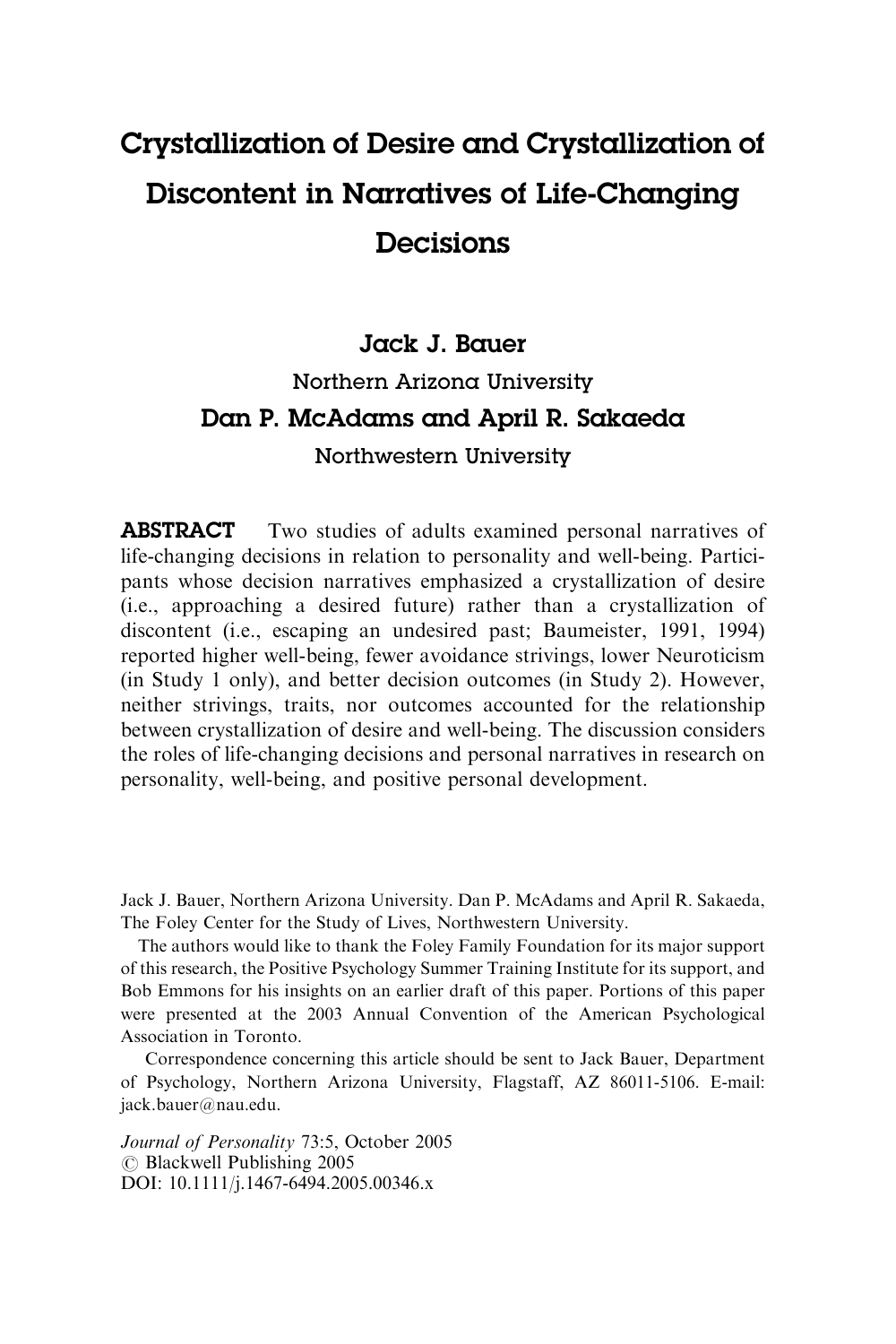Decisions to change one's life, such as the decision to marry or to change a career, are complex phenomena that guide the broad trajectories of a life course. Common sense suggests that people make life-changing decisions with the intentions of making their lives happier, more meaningful, or otherwise better. But not all life decisions turn out so well. We argue that people's underlying reasons for making a life decision are linked to the life path that follows, as well as to broader facets of personality and well-being. Research has shown that, especially during times of life review and decision making, the manner in which one construes one's life corresponds to psychological health and well-being (Kling, Ryff, & Essex, 1997; Stewart & Vandewater, 1999). Yet, research specifically on lifechanging decisions—let alone their underlying reasons and motivations—is harder to find.

In a stimulating proposal on how people initiate major changes in their lives, Baumeister (1991, 1994) claimed that people arrive at lifechanging decisions by first experiencing a crystallization of discontent. He portrayed the crystallization of discontent as part of a subjective process in which the individual concludes that the negative aspects of a certain life condition outweigh the positives. Until that point, the individual engages in maintaining the view that the positives outweigh the negatives (e.g., by contextualizing or otherwise minimizing the importance of the negatives), thereby enabling the person to keep a rosier big picture and to maintain the current life condition. But when the person perceives bad days as turning into bad years, the person is more likely to conclude that the future will contain much of the same. At this point, the person arrives at a crystallization of discontent and is motivated to make a major life change. However, it seemed to us that this was an expressly avoidance-oriented style of decision making—an effort in fleeing or escape—and that many people would not interpret their own decision-making processes that way. It seems that some people arrive at a decision to change their lives by realizing what it is that they want to do in the future rather than by realizing what they do not want to do in the present or did not want to do in the past. We called this style of decision making a crystallization of desire.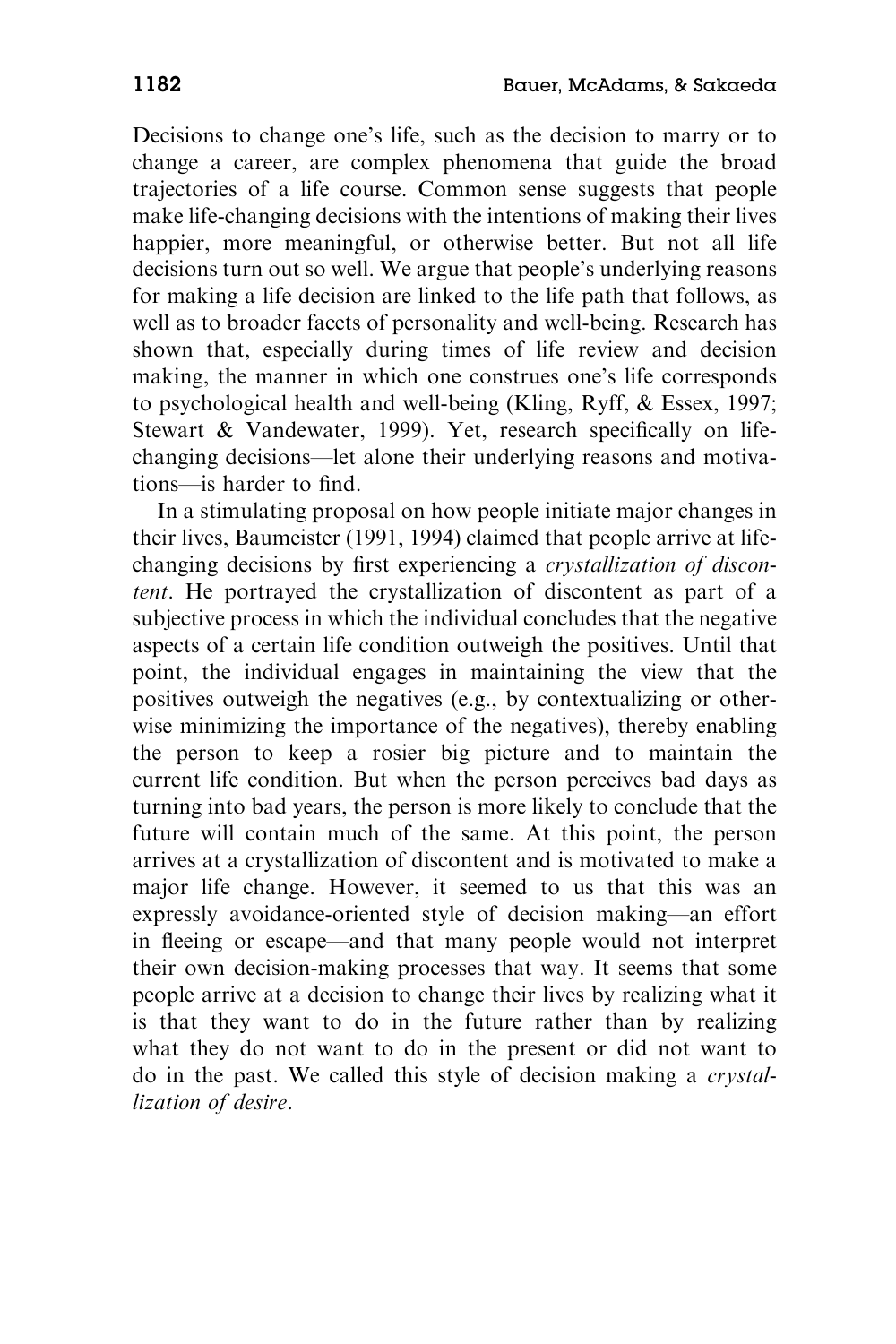## Crystallization of Desire Versus Discontent

Past Research on Crystallization of Discontent

One study, to our knowledge, has addressed the notion of a crystallization of discontent (Heatherton & Nichols, 1994). The study used narratives to capture the subjective dimension of the crystallization process. However, the aims and the methods of that study differed considerably from those of the present studies. Heatherton and Nichols randomly assigned participants into two groups, one to write a story about making a successful life change and another to write a story about an inability to make a major life change. The results showed that stories of successful attempts at life change were more likely than stories of unsuccessful attempts to involve a crystallization of discontent. Thus, it appeared that the crystallization of discontent—or at least the retrospective interpretation of one—was associated with a motivation to commit to a major life change. This question of whether one would make a change or not was a primary concern in the idea of the crystallization of discontent (Baumeister, 1991, 1994). In contrast, our concern in the present studies lay not with whether the presence of crystallization corresponded to making a change or not. Instead, our concern lay with whether the quality of crystallization (i.e., desire or discontent) corresponded to various qualities of personality and well-being.

## Background: Approach Versus Avoidance

The distinction between the crystallization of desire and the crystallization of discontent boiled down to the distinction between approach and avoidance orientations, respectively. A person who takes an approach orientation focuses on the movement toward a desired outcome, such as pleasure or success, whereas one who takes an avoidance orientation focuses on the movement away from an undesired outcome, such as pain or failure (Carver & Scheier, 1999; Elliot & Harackiewicz, 1996). The operational definitions for the crystallization of desire and the crystallization of discontent in the present studies were based on approach-versus-avoidance orientations as studied in personal goals. The tendency to have avoidanceoriented goals (in the form of both personal strivings and personal projects; Emmons, 1986; Little, 1989) has been linked to lower levels of well-being, both psychologically and physically, as well as to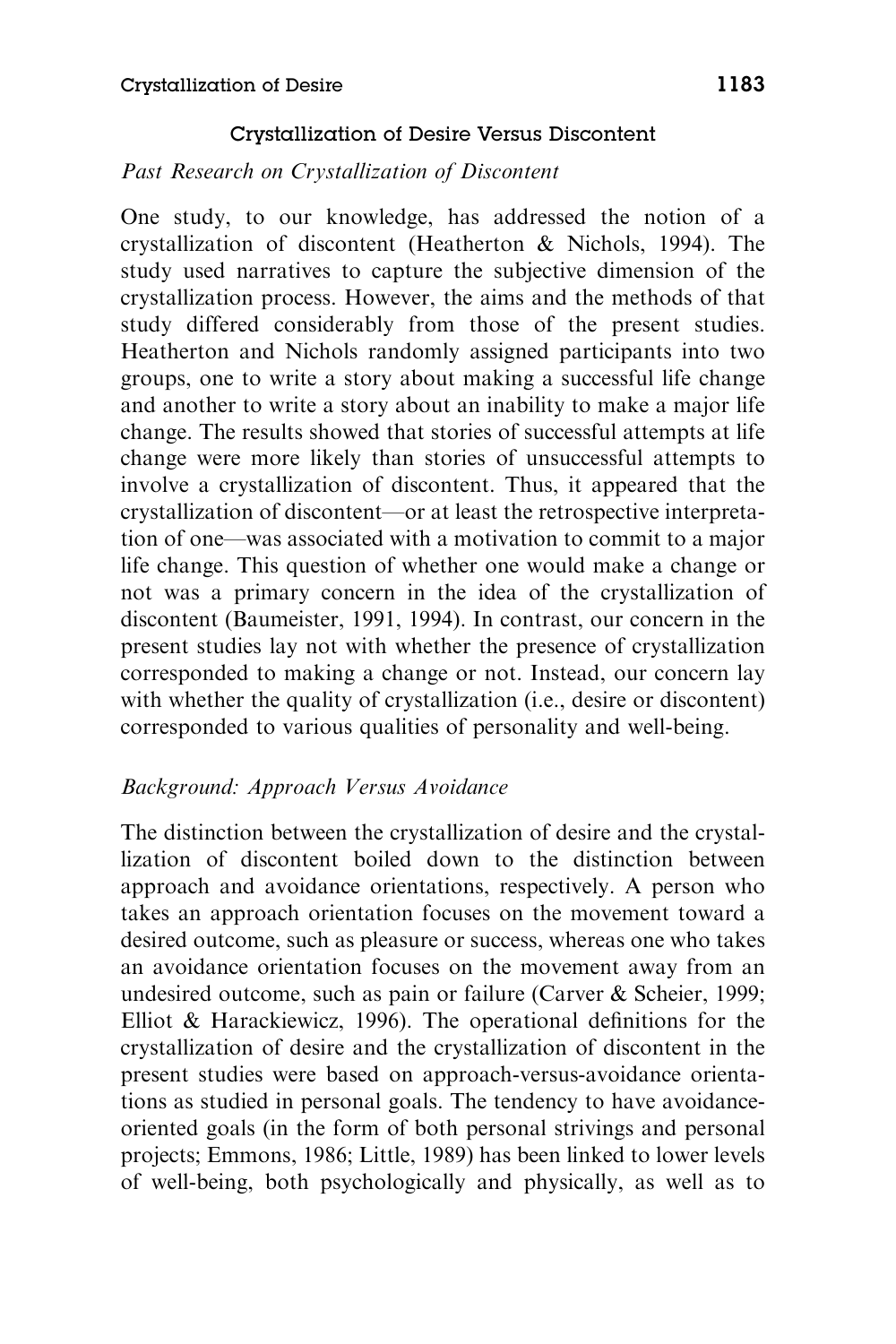higher levels of Neuroticism as a personality trait (Elliot & Sheldon, 1997, 1998; Elliot, Sheldon, & Church, 1997; King, Richards, & Stemmerich, 1998). The tendency to have avoidance-oriented goals has also been linked to higher frequencies of self-defining memories involving the nonattainment of goals (Moffitt & Singer, 1994). Avoidance coping strategies have been inversely related to Extraversion and optimism (Amirkhan, Risinger, & Swickert, 1995). An avoidance orientation toward the task of revising self-identity has been associated with procrastination and excuse making (Berzonsky & Ferrari, 1996). The tendency to avoid problematic situations has been related to less-rational decision-making strategies (Phillips, Pazienza, & Ferrin, 1984). Thus, generally speaking, the approach orientation in thinking about one's life seems to correspond to the more desirable aspects of personality and well-being, whereas the avoidance orientation seems to correspond to the more undesirable aspects. (We emphasize ''generally speaking'' as either approach or avoidance can be adaptive in specific contexts.)

## The Present Studies: Crystallization of Desire Versus Discontent

Any event can be interpreted in approach or avoidance terms. For example, when walking through a door from one room to another, a person can say that he or she is either ''going into the next room'' (approach) or ''leaving the room'' (avoidance). In making a lifechanging decision, the approach-versus-avoidance orientation is similarly a matter of interpretation. Baumeister (1994) claimed that the crystallization process is fundamentally subjective and that personal narratives present the ideal format for data on crystallization. Therefore, we studied the crystallization of desire versus discontent via personal narratives of life-changing decisions. We operationally defined crystallization of desire versus discontent by drawing largely upon the research on approach-versus-avoidance goals (mentioned earlier; e.g., Elliot & Sheldon, 1997), except that with narratives we focused not on the type of decision but on the primary reasons for making the decision (see Method section). Briefly, the ''crystallization of desire'' variable compared narratives whose reasons for a decision emphasized an approach orientation (reflecting a crystallization of desire) with narratives whose reasons for a decision emphasized an avoidance orientation (reflecting a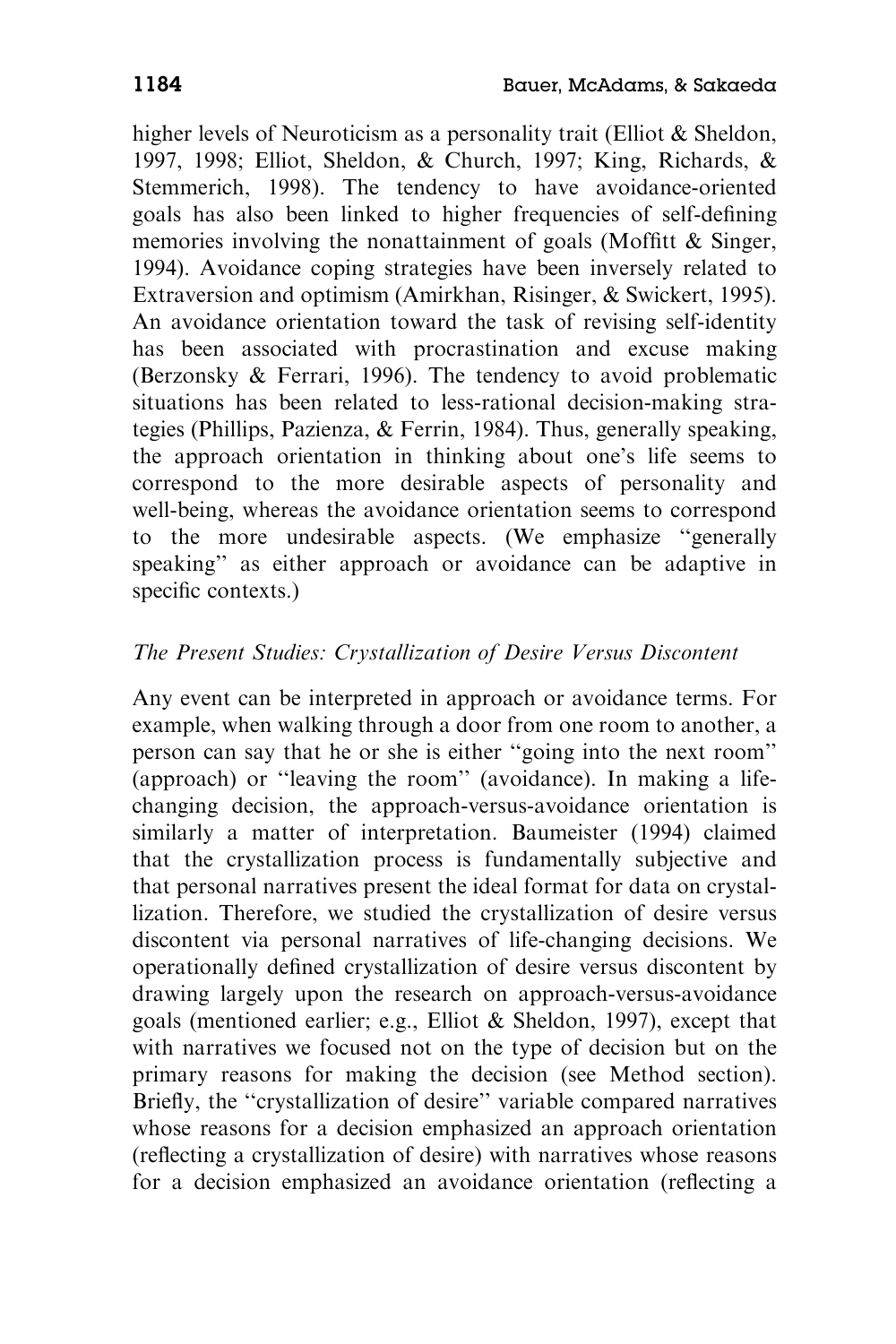crystallization of discontent).<sup>1</sup> One common distinction between narratives emphasizing a crystallization of desire versus discontent was the difference between knowing what one wanted to do (i.e., to move toward) versus simply knowing what one did not want to do (prompting a moving away; see methods). We expected that a crystallization of desire versus discontent would correlate with various measures of personality and well-being.

# Crystallization of Desire, Personality, and Well-Being

Life-changing decisions are intended to guide broad paths in a life course. Thus, one could expect that a person's story of a lifechanging decision would in some way speak to his or her personality and well-being. A growing body of research is showing the roles of personal narratives in meaning making, identity, and personality development (Singer, 2004). In the present studies, we inquired how the crystallization of desire versus discontent—as a narrative construal of a life-changing decision—fit within a broader context of personality and well-being. To address such questions, we employed McAdams's (1995) three-domain model of personality.

# Three Domains of Personality

McAdams's (1995) model claims that personality can be studied in three levels or domains: broad traits, characteristic adaptations, and life stories. Domain I consists of broad traits or dispositions, such as the Big Five traits of Neuroticism, Extraversion, Openness, Conscientiousness, and Agreeableness (John & Srivastava, 1999; McCrae & Costa, 1999). Traits refer to the general (i.e., crosssituational) ways in which an individual thinks, feels, and behaves. Domain II consists of characteristic adaptations or personal

1. This variable may seem to simplify the complex process of decision making. A pilot study revealed that only a handful of narratives involved exclusively approach or avoidance orientations; the vast majority of involved both (see Method section). Indeed, the usefulness of narratives for research lies in their consideration and integration of competing motivations (McAdams, 1993; Singer & Salovey, 1993). Still, despite the mix of approach and avoidance in these narratives, one or the other was typically emphasized as primary in the individual's rationale for making the decision. Thus the ''crystallization of desire'' variable represented the individuals' dominant reason—the one arrived at after considering numerous, often competing reasons—for making a life decision.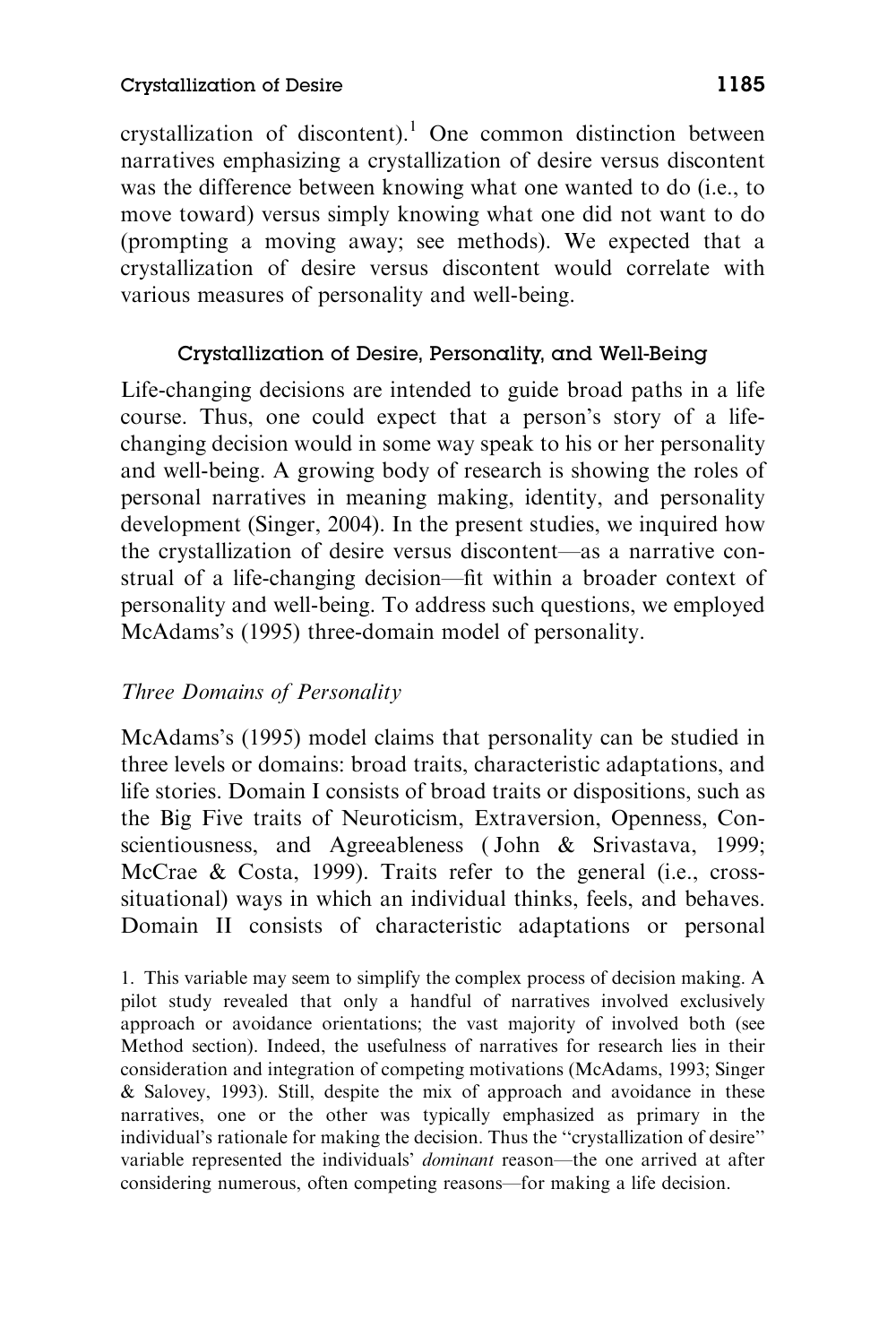concerns. Domain II characteristics include phenomena such as goals, motives, and ego defenses. Characteristic adaptations reveal what a person subjectively wants or how a person relates or adapts to specific contexts or circumstances in life. Domain III consists of life stories, or personal narratives. Life stories reveal how the individual makes sense of—creates meaning in—his or her life. Life stories reveal how one integrates the myriad elements of one's life into a sense of unity and purpose via narrative themes in life and narrative structure (McAdams, 1993).

The three domains can be compared in terms of their degrees of subjectivity. Traits are the least subjective in that they can be observed without having to ask how an individual thinks or feels about his or her life. In contrast, life stories are the most subjective in that they can only be understood by asking the individual to describe his or her life—and then in sufficient length for the observer to detect narrative patterns of tones, themes, coherence, etc. (McAdams, 1995). The degree of subjectivity of characteristic adaptations falls somewhere between that of traits and stories. It is important to note that characteristics in the three different domains may bear some relation to each other (e.g., trait Neuroticism and negative narrative tone; trait Openness and narrative complexity; McAdams et al., 2004). Indeed, it may seem that traits and goals are basic or foundational to narratives. However, McAdams (1995) claimed that this was not necessarily the case: One cannot know a person's life story simply by knowing his or her traits or goals.

## Narratives and Well-Being

Several studies have shown ties between memory narratives and wellbeing or psychological health. The examples here focus on narratives of major life changes. In one study, parents wrote stories about the time they found out that their child had Down Syndrome. Stories that exhibited foreshadowing and happy endings were related to high levels of well-being over time (King, Scollon, Ramsey, & Williams, 2000). A longitudinal project on conjugal bereavement had participants write about various memories with their spouse (Bauer & Bonanno, 2001a, 2001b). Three narrative patterns of selfevaluation each predicted longitudinal adaptation to the loss: an optimal balance of mostly positive yet some negative self-evaluations, a higher ratio of behavioral to characterological self-evalua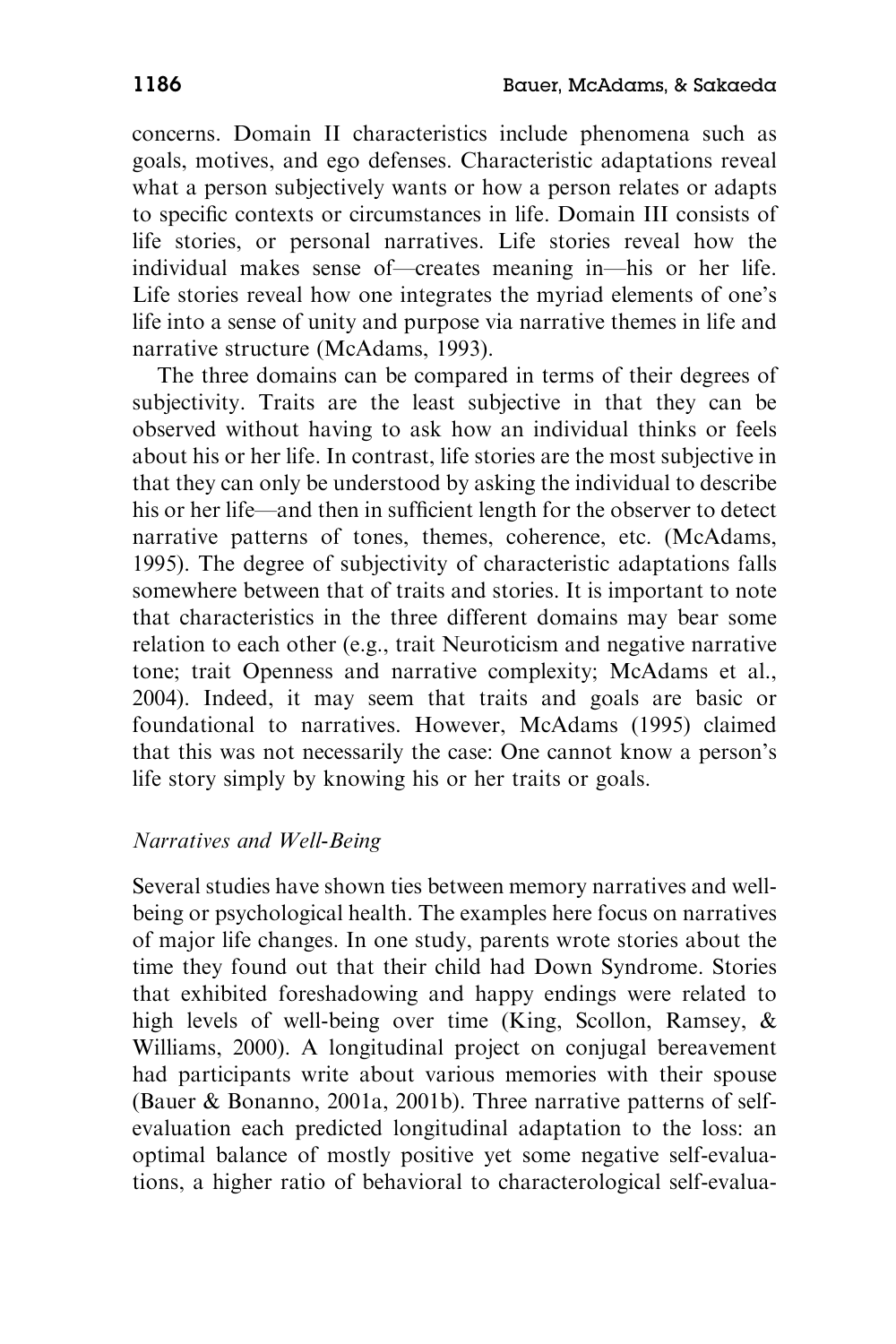tions, and expressions of self-efficacy. A study on career changes showed that people who changed their environment to match their preferences and values (i.e., finding a greater person–environment fit; Holland, 1973) had greater job satisfaction (Oleski & Subich, 1996). Another study from a project on voluntary life transitions (from which the data for Study 2 came) found that transition stories emphasizing different forms of personal growth corresponded differentially to ego development, global well-being, and transition satisfaction (Bauer & McAdams, 2004b). We expected that narratives emphasizing a crystallization of desire would correspond to higher levels of well-being compared to narratives emphasizing a crystallization of discontent.

## Narratives and Goals

Fewer studies have examined the relation between narratives and goals. As mentioned earlier, avoidance strivings (a measure of avoidance goals) correlated with narratives of not attaining one's goals (Moffitt & Singer, 1994). In another study, conflict among and ambivalence toward one's strivings corresponded to narratives expressing negative affect and complaints of physical problems (Emmons & King, 1988). In a study of caregivers of partners who had died from AIDS, caregivers who made positive appraisals were more likely to have personal goals and higher well-being than caregivers who made more negative appraisals (Stein, Folkman, Trabasso, & Richards, 1997). In another study, people whose narratives of major life goals and everyday strivings were coherent (i.e., related) had higher levels of ego development and well-being than people without coherent goal hierarchies (Bauer & McAdams, 2004a). In the present studies, we expected that narratives emphasizing a crystallization of desire would correlate negatively with avoidance-oriented goals (measured as avoidance strivings; Emmons, 1986). The comparison of these two variables would also provide a measure of construct validity for the crystallization of desire, as both variables were defined in terms of approach versus avoidance. However, because strivings represent a more general (i.e., less contextualized) manner of thinking about one's life than narratives of a specific life decision, we questioned whether crystallization of desire was merely a derivative of avoidance strivings. We predicted that it was not and expected that crystallization of desire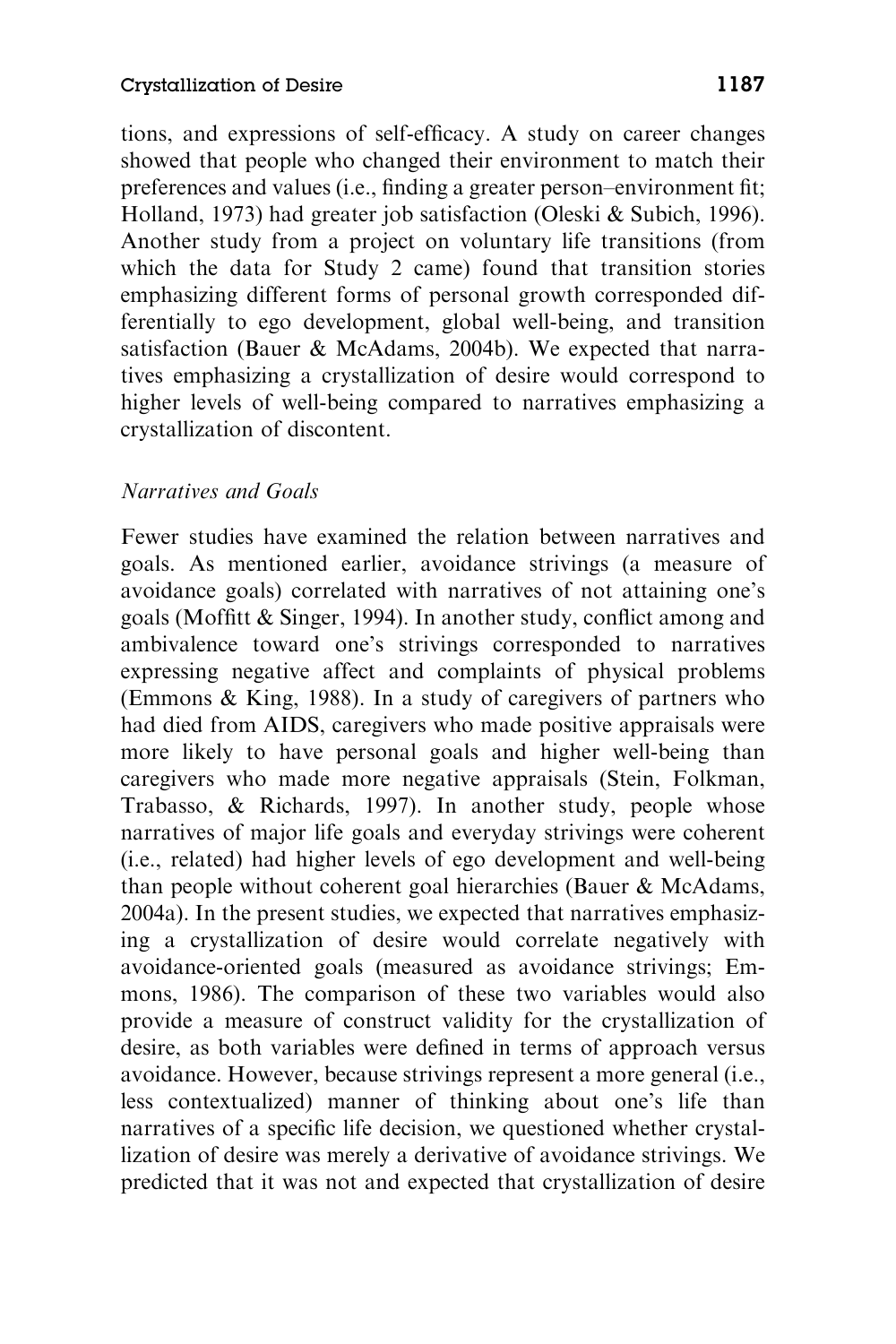would hold its relation to well-being when controlling for avoidance strivings. (We expected that avoidance strivings would correlate negatively with well-being, as found in previous research; e.g., Elliot et al., 1997.)

## Narratives and Traits

The traits Neuroticism and Extraversion are especially important to consider in studying the role of crystallization of desire in personality and well-being. Neuroticism was found to correlate with a negative emotional tone in personal narratives (McAdams et al., 2004). A study of adults found that low Neuroticism and high Extraversion correlated with narrative memories that emphasized intrinsic values (Bauer, McAdams, & Sakaeda, 2005). Extraversion was found to correlate with narratives expressing lower levels of sympathy for the victims of one's own teasing (Georgesen, Harris, Milich, & Young, 1999). Based on the findings cited earlier on approach-versusavoidance orientations (Amirkhan et al. 1995; Elliot & Sheldon, 1997, 1998; Elliot et al., 1997), we expected that narratives emphasizing a crystallization of desire would correlate with low Neuroticism and high Extraversion. However, in addition to finding relations between narratives and traits, we questioned whether Neuroticism or Extraversion might explain more parsimoniously the role of narratives in personality and well-being. Neuroticism is closely linked to negative affectivity and low levels of well-being, whereas Extraversion is linked to positive affectivity and high well-being (Schmutte  $\&$ Ryff, 1997; Watson & Clark, 1984, 1997)—both of which might underlie the approach-or-avoidance orientation of a person's decision narrative. (Narratives' degree of subjectivity and methodological complexity relative to traits make this an important question.) However, in the studies cited above, we also found that narrative memories were largely independent of traits in predicting well-being (Bauer & McAdams, 2004b; Bauer et al., 2005), suggesting that narratives conveyed information about people's well-being that traits did not. Therefore, we expected that crystallization of desire would continue to correlate with well-being when controlling not only for avoidance strivings but also for traits. In other words, we predicted that people's traits would not explain how people interpreted their life-changing decisions. We were also interested in whether narrative, goal, and trait measures would predict well-being independently.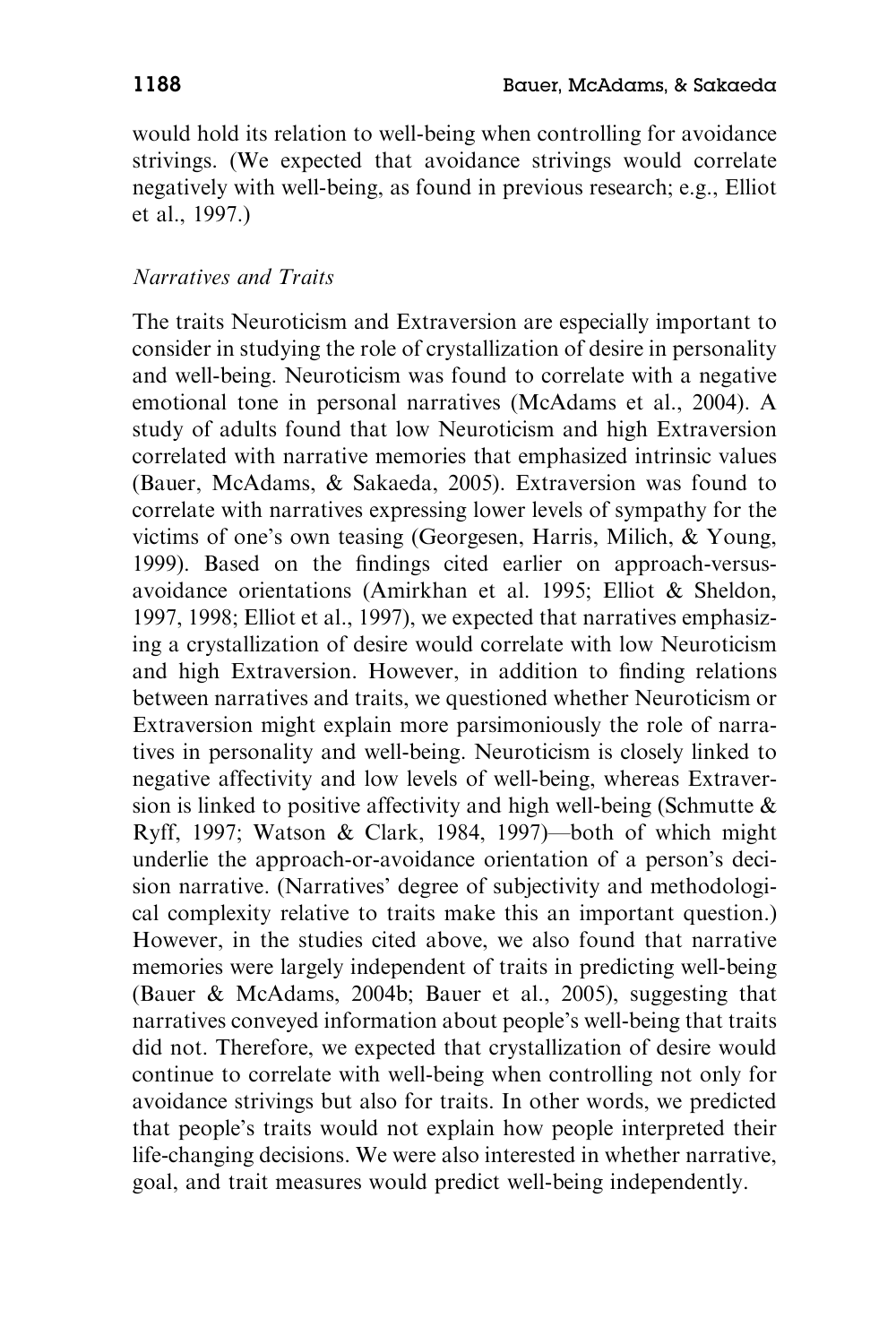## Crystallization of Desire and the Decision's Outcome

We also examined the relationship between crystallization of desire and the individual's evaluation of how well the decision turned out. Study 2 involved people who had made a major life change in recent years. This life change could have been perceived as good or bad. It stands to reason that a person who felt that the decision turned out well would be more likely to perceive in retrospect that the decision was based on a crystallization of desire (e.g., ''I always knew what I wanted to do in the future''). Such a perception might reflect a selfserving bias that allowed the individual to perceive more internal control than might actually have been the case (Langer & Roth, 1975). Research has shown that perceptions of one's life in the present (such as current evaluations of a past decision's outcome) can influence retrospective perceptions of one's thoughts and experiences (Ross, 1989). Similarly, the perception that a decision turned out well may be a source of positivity bias—much as the general traits of Extraversion and Neuroticism can be a source of positivity or negativity bias. Research has shown that people who claimed in narratives that a decision turned out well had higher levels of well-being (King et al., 2000). Whether such perceptions affect the relationship between construals of decision-making processes and well-being remained to be seen. In Study 2 we compared the crystallization of desire with how well people perceived the decision to turn out (using a scale measure). We expected that crystallization of desire would correlate with positive evaluations of the decision's outcome. We also expected that positive outcome evaluations would correlate with well-being. However, we expected that the crystallization of desire would retain its relation to well-being when controlling for perceptions of how well the decision turned out.

## STUDY 1

In the first study we asked adults to write  $1-2$  pages about a lifechanging decision they had made in their lives and to complete a variety of nonnarrative measures, e.g., well-being, strivings, and traits. The following hypotheses addressed the questions raised above. Hypothesis 1: Crystallization of desire would be part of a constellation of personality characteristics that corresponds to wellbeing. In particular, we predicted that participants whose decision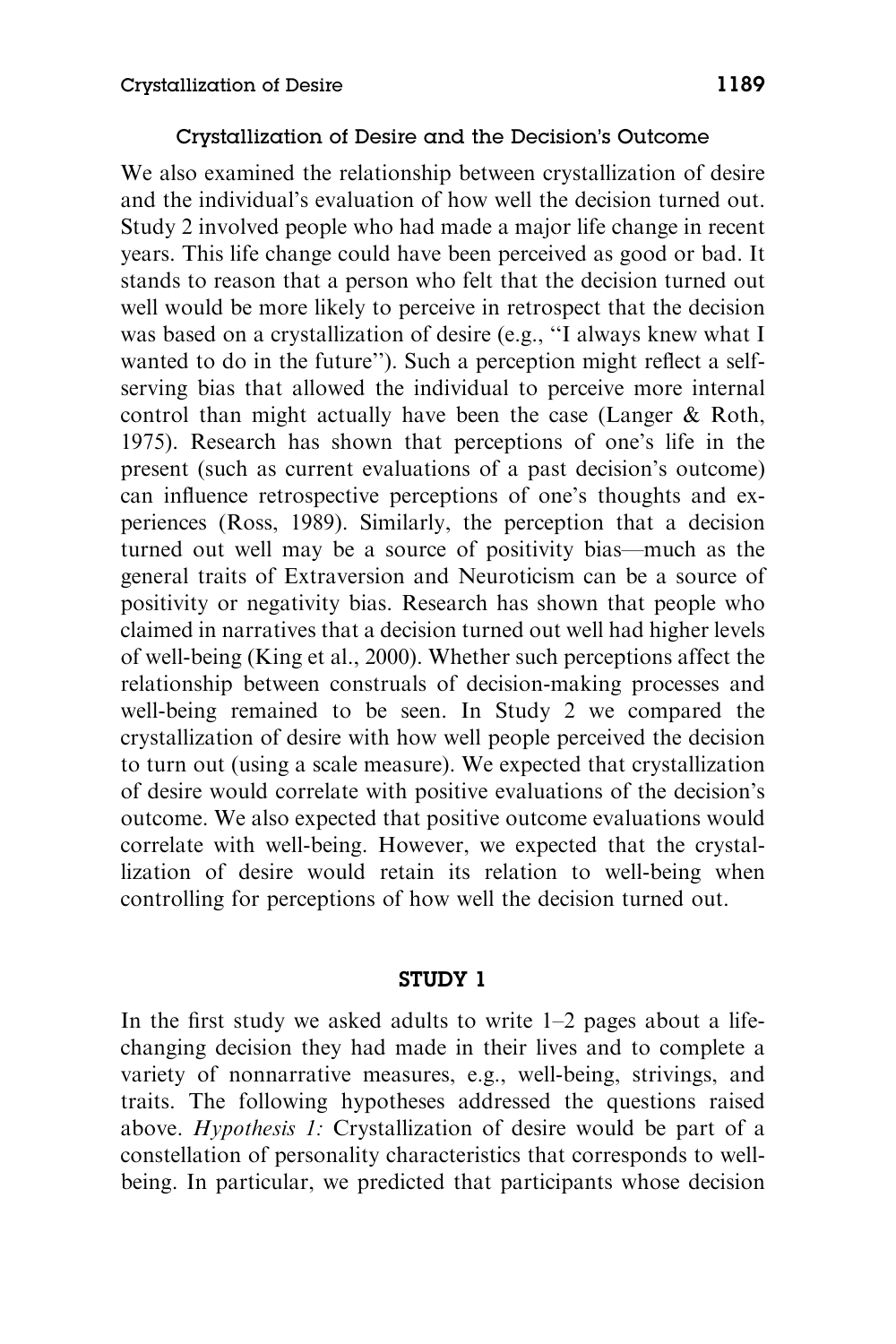narratives emphasized a crystallization of desire rather than discontent would have higher levels of well-being, fewer avoidance strivings, lower Neuroticism, and higher Extraversion. In addition, we predicted that the other personality measures—fewer avoidance strivings, lower Neuroticism, and higher Extraversion—would correlate with each other and with well-being. Hypothesis 2: Crystallization of desire would continue to predict well-being when controlling for strivings and traits. More broadly, we were interested in whether variables from the three domains of personality would predict well-being independently.

#### Method

#### Participants

The data from this study came from a larger project on adults' life stories. Fifty-one adults from the Chicago area who had participated in interview-based studies previously (McAdams, Diamond, de St. Aubin, & Mansfield, 1997; McAdams, Reynolds, Lewis, Patten, & Bowman, 2001) were contacted to volunteer for a written study on life narratives. The sample was 70% female and 20% minority in race and had a mean age of 51.7 years  $(SD = 10; \text{ range } 30-72)$ , a median household income of \$55,000, and college degrees in 80% of the cases. Participants completed, at their leisure, a booklet containing narrative and scale measures and were paid \$150. The life-story survey included a narrative segment on life decisions, from which the narrative data came.<sup>2</sup>

## The Narrative Procedure

The instructions for the decision episode first led participants to think about decisions that had had a significant impact on their lives. Participants in both studies were given up to two pages to write their responses. The instructions then contrasted a few relatively benign decisions (e.g., what to wear in the morning) with decisions that are likely to change the course of one's life (e.g., choosing a spouse). The instructions then read:

2. Study 1 used data for life satisfaction that were published previously in two empirical articles (Bauer & McAdams, 2004a; Bauer et al., 2005). The ''approach goals'' variable in Study 1 came from the raw responses to the personal strivings measure (Emmons, 1986), from which a ''growth goals'' variable—an entirely distinct form of goal—were coded for Bauer & McAdams (2004a). Those studies examined different narratives (not the narratives of life-changing decisions) and addressed entirely distinct theoretical perspectives and hypotheses.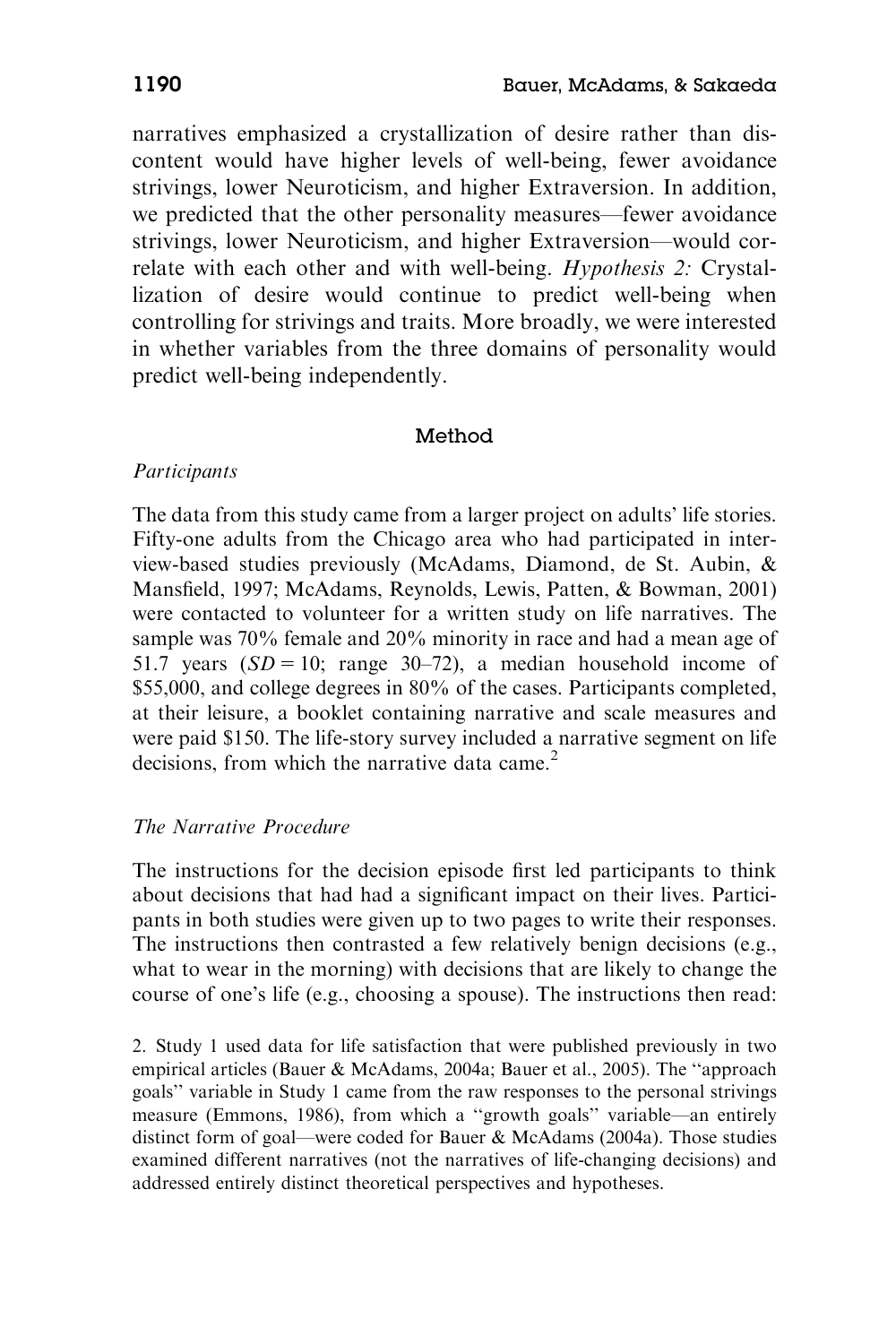Please consider the most important decisions or choices you have made in your life. Describe in detail a particular event in your life in which you made an important decision. Please tell us what the decision was and why it was an important one. As usual, tell us what happened in the event, when the event occurred, who was involved, what you were thinking and feeling, and what the event says about you and your personality.

#### Coding the Decision Narratives

Narratives were coded by two raters as emphasizing either a crystallization of desire or a crystallization of discontent. Coders were directed to follow a strict protocol. Coders first identified the type of decision involved in the narrative. Most narratives focused on the decision to get married, to get divorced, to change jobs, to relocate, and to stand up for what one believes. These types of decisions were not the focus of coding for crystallization of desire versus discontent. Any one type of decision could be coded for crystallization of desire or discontent. The target element of the narrative was the protagonist's predominant reason for making that type of decision.<sup>3</sup> The coder was to ask whether the protagonist (i.e., the narrator, the self) decided to make a life change primarily for the purpose of wanting to move toward something desirable in the future (approach) or primarily for the purpose of wanting to escape a bad situation in the past (avoidance; from Elliot & Harackiewicz, 1996; Elliot & Sheldon, 1997). Crystallization of desire or discontent was then coded accordingly. The ''crystallization of desire'' variable was dichotomous and had values of 1 for crystallization of desire (i.e., approach reasons) and 0 for crystallization of discontent (i.e., avoidance reasons).

As noted earlier, the dichotomous nature of this coding system may seem at first to ignore the competing motivations and struggles that typically come with life-changing decisions. For example, a person may

3. The first author ( Jack Bauer) also coded narratives for the type of decision as approach or avoidance. For example, ''starting a new career'' and ''getting married'' were approach, whereas ''leaving a career'' and ''getting divorced'' were avoidance. (We note that the approach or avoidance orientation of those phrases is inherent. Alternative ways of phrasing ''getting married'' could be ''leaving singlehood'' [avoidance], whereas ''getting divorced'' could be ''becoming single'' [approach], but such phrases are not the cultural standard.) We found that crystallization of desire (which involved the primary reason for the decision) correlated significantly with approach-oriented types of decisions,  $X^2$  (49) = 15.23,  $p<.001$ . However, approach types of decisions did not correlate significantly with any other measure of personality and well-being.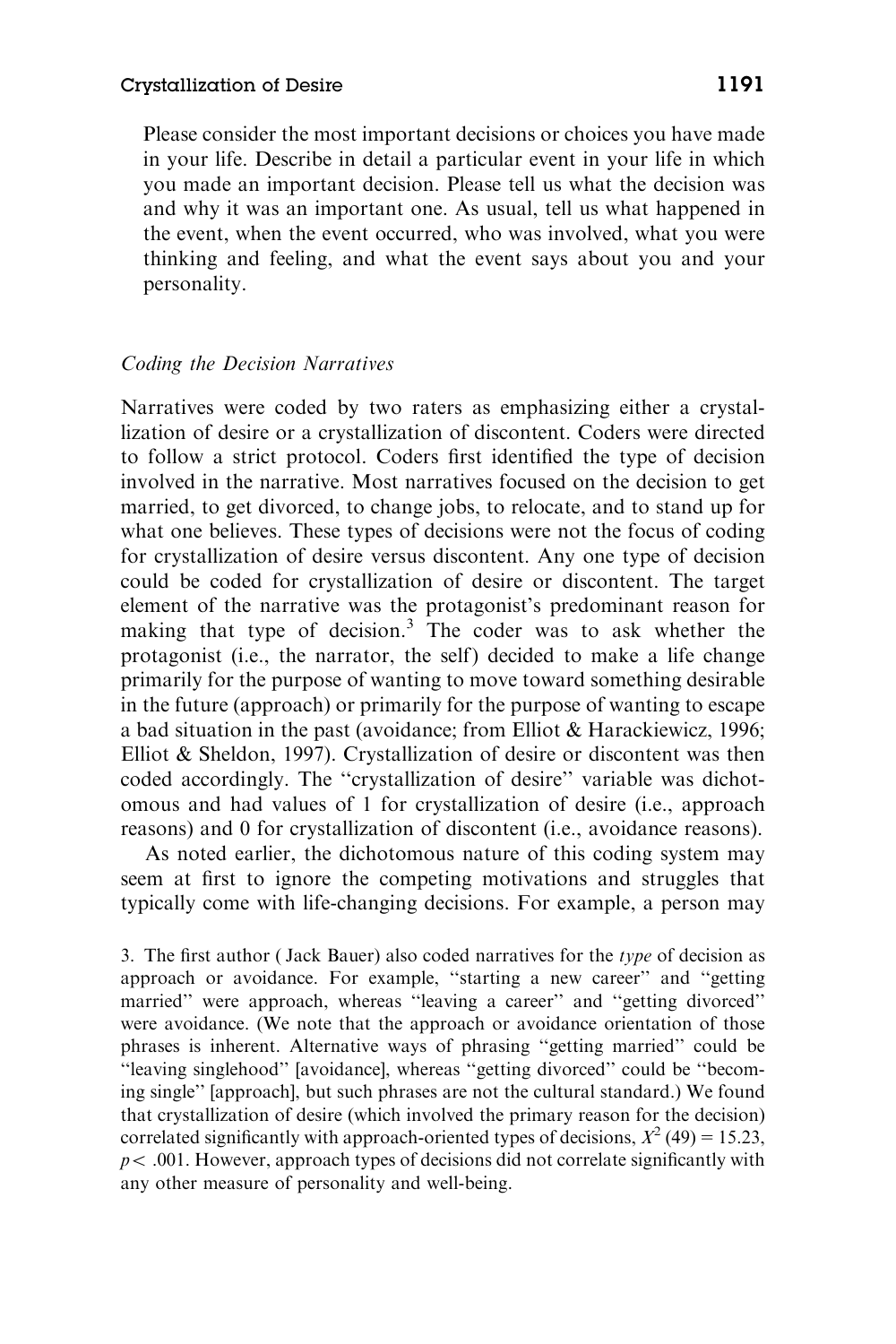wish simultaneously to approach a desired future and escape an undesired past. Indeed, most of the present decision narratives conveyed elements not just of crystallization of desire or discontent but of both. Only 2 of the 35 narratives that were coded for crystallization of desire (see results) portrayed exclusively approach-like thoughts; the rest addressed the conflicting approach and avoidance orientations that could be expected to accompany a life-changing decision in adulthood (Baumeister, 1991; Stewart & Vandewater, 1999). However, research has demonstrated that narratives tend to focus on or emphasize one value orientation or another, with implications for personality and well-being (McAdams, 1993). So the crystallization of desire did not equate to a Pollyanna-ish description of the life decision. As the term ''crystallization'' suggests, the decision to change one's life is likely to come from a relatively firm evaluation about one's life condition and its possible future (Baumeister, 1991, 1994). The ''crystallization of desire'' variable represented the primary (i.e., crystallizing) reason at which the individual arrived only after considering his or her various desires and discontents. Most of the decision narratives conveyed these competing considerations as well as the primary consideration. Coders were blind to other information about the participants, such as well-being, goals, and traits. Coders used photocopies of the original narratives that were part of the survey booklet. Coders attained an overall agreement rate of  $86\%$ , kappa = .65. Since all narratives were coded as crystallization of either desire or discontent, we expect that the most ambivalent of the narratives were the source of most of the coders' discrepancies. Discrepancies were then resolved through discussion.

## Narrative Examples

In order to provide a sense of what a crystallization of desire and crystallization of discontent meant in this study, we present some narrative excerpts. The first comes from a participant who decided to change from a career in sales to a career in teaching:

My realization was a gradual process defined in negative terms. I wasn't sure what I wanted to do, but as time passed, I knew more and more precisely what I did not what to do . . . I hit a saturation point, and I left . . . Then I received a job offer, which I accepted for lack of anything better to do.

This person's narrative focused almost entirely on not liking sales and wanting to leave; the person used no overt words to convey even a liking for teaching. The decision here was decidedly for the purpose of moving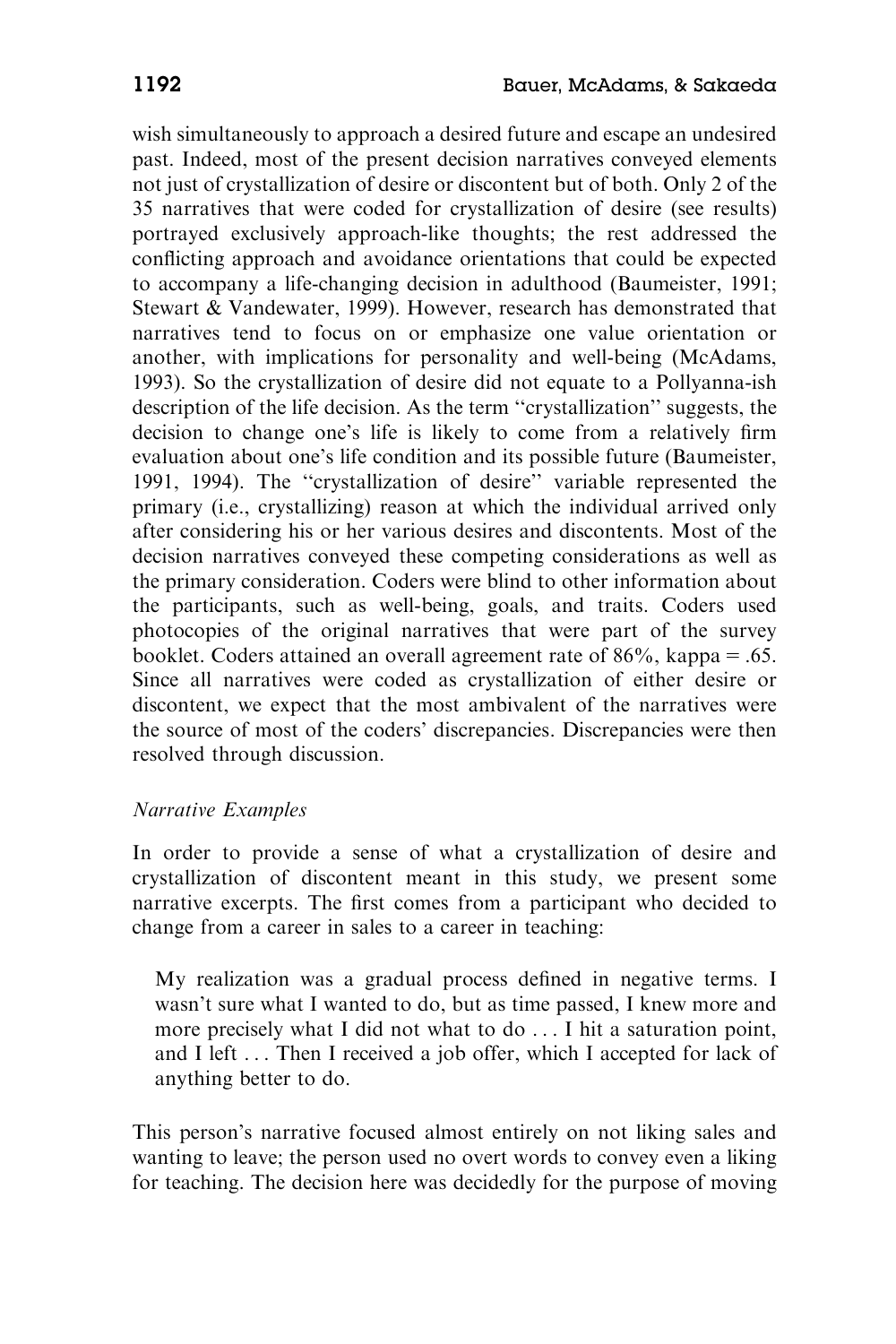away from the current job, which reflects a crystallization of discontent. In contrast, the next excerpt portrayed a strong desire to move toward something desired, which reflects a crystallization of desire. This person made a career change from being a paramedic (for 13 years) to attending medical school and eventually practicing medicine:

My realization was that it is possible to have a career that I was passionate about . . . I had always fantasized about one day becoming a physician. Watching [physicians work together] in action catapulted me to the decision to go for it—I knew my passion lay in doing healing work.

As mentioned earlier, most narratives involved elements of both a crystallization of desire and a crystallization of discontent. To give such an example, one participant wrote this decision, which was coded as crystallization of desire:

I feel as though many of the paths in my life were results not of healthy decision making but of feeling I had no options. However, the decision to work for [company] almost 10 years ago has proved to be a major one for me. I [emphasis in original] made the decision—did not involve friends in this choice. I felt very connected to the woman who interviewed me.

Even though this participant mentioned several difficulties, the reason she decided to change careers was predominantly to move toward a specific interpersonal environment that she found desirable, rather than merely escape an unpleasant situation. Many of the narratives in these studies conformed to what we called an ''even though'' script. That is, many narratives seemed to say, ''Even though there were several difficulties to consider, I still chose to move toward what I really wanted to do.''

On the other hand, some narratives involved competing motivations but were coded as crystallization of discontent. For example, one participant wrote: ''Recently, I made the decision to get better (health) fast because I couldn't stand being so dependent on and disappointed by others'' (parentheses in original). In this case, the type of decision was ''to get better (health),'' which is an approach-oriented phrase, but the reason for the decision (tipped off by the word ''because'' is avoidance-oriented wanting to stop ''being so dependent on and disappointed by others.''

## Nonnarrative Measures

Well-being. Participants completed a measure of subjective well-being, the Satisfaction with Life Scale (SWLS; Diener, Emmons, Larson, &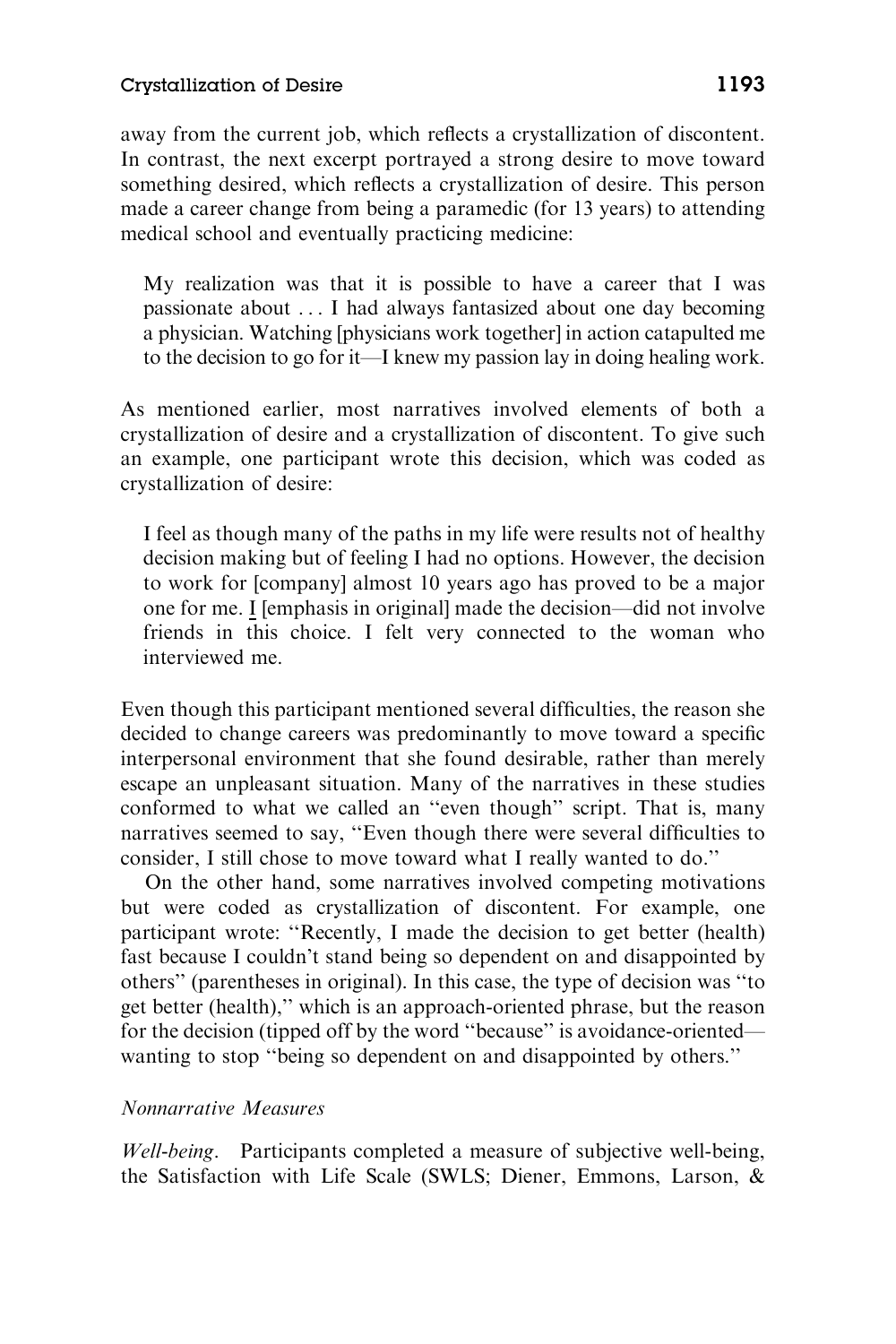Griffen, 1985). The SWLS is a well-validated, simple, five-item measure of overall life satisfaction. On a 1–7 Likert scale, participants rate statements such as ''In most ways my life is close to my ideal,'' ''I am satisfied with the current state of affairs in my life,'' and ''If I could live my life over, I would change almost nothing.''

Strivings. Participants took Emmons's (1986) measure of personal strivings, which elicits 15–18 responses to the sentence stem, ''I typically try to  $\dots$ ," Due to the time required for other measures, we asked for only 10 strivings. Each striving was individually coded for an approach or avoidance orientation (in a dichotomous fashion). Avoidance strivings (which was the name of the dichotomous variable) gave evidence of avoiding, leaving, not doing, or otherwise moving away from something (Elliot, et al., 1997). Examples included: ''avoid burdening others with my problems,'' ''cut back on the things I say 'yes' to,'' and ''not get too down or worried about matters.'' In contrast, approach strivings gave evidence of approaching, doing, or otherwise moving toward something. Examples included: ''exercise daily,'' ''do my best at work,'' and ''be a good parent.'' The total numbers of avoidance strivings were calculated for each participant. As a measure of interrater reliability, two coders attained a correlation of  $r = .93$ .

Traits. We used the Big Five Inventory (BFI; John & Srivastava, 1999), a well-validated measure in which participants rate on a 5-point scale the degree to which each of 44 items describes one's own personality. The prompt reads, ''I see myself as someone who . . . '' Sample descriptions include: ''is talkative,'' ''can be tense,'' and ''does things efficiently.'' Items converge on five personality traits: Neuroticism, Extraversion, Openness, Conscientiousness, and Agreeableness. John and Srivastava (1999) report alpha reliabilities for the independent scales of the BFI in the  $+.75$  to  $+.90$  range. Validity evidence includes substantial convergent and divergent relations with other Big Five instruments as well as with peer ratings. Because Neuroticism and Extraversion have established relations to affectivity, well-being, and approach-versus-avoidance orientations, we focused on those two traits.

## Results

## Descriptive Statistics

Of the 51 decision narratives, 35 (69%) were coded as a crystallization of desire (16 were coded as a crystallization of discontent). Means (and  $SD$ ) for variables were: SWLS = 23.04 (7.36), avoidance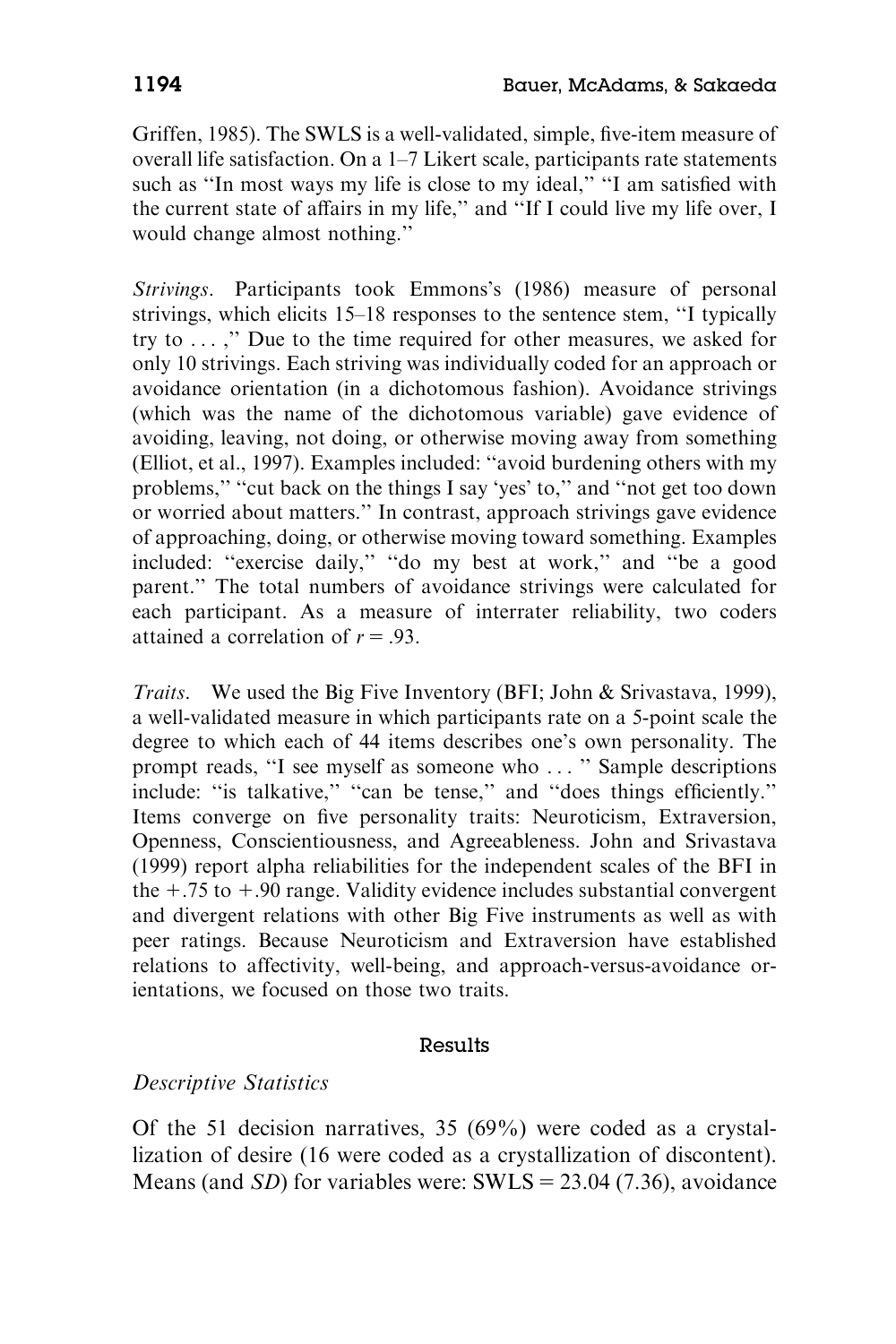strivings  $= 1.38$  (1.37), Neuroticism  $= 21.10$  (7.09), Extraver $sion = 27.86$  (5.12). Due to the skewed distribution of avoidance strivings (more than 8 of every 10 strivings were approach oriented), we collapsed avoidance strivings into a dichotomous variable that compared participants who could be considered particularly avoidance oriented with those who were not. Moffitt & Singer (1994) chose a cut-off of 40% avoidance strivings to represent highavoidance individuals, but only 12%  $(n = 7)$  of the present participants had four or more avoidance strivings. Therefore, we defined ''avoidance-oriented'' individuals as those who had three or more avoidance strivings. The dichotomous ''avoidance strivings'' variable that we used in all subsequent analyses compared these participants ( $n = 13$ , or 25%) with the others, i.e., those with two, one, or zero avoidance strivings  $(n = 38)$ . No significant demographic differences were found for any of these variables, and demographics did not significantly affect any of the relationships reported below.

# Bivariate Relationships: Hypothesis 1

Relationships with crystallization of desire. Participants who emphasized a crystallization of desire rather than discontent had higher SWLS scores, fewer avoidance strivings,  $X^2$  (49) = 4.76, p < 0.05, lower levels of Neuroticism, but not higher levels of Extraversion (see Table 1 for t values and means for continuous variables; also see correlations among all variables in Table 2 for ease of comparison). Thus, we found support for the first part of Hypothesis 1 (dealing

| Variable     | Crystallization Group | Mean $(SD)$ | T value $(df = 49)$ |
|--------------|-----------------------|-------------|---------------------|
| <b>SWLS</b>  | Desire                | 25.40(5.82) | $4.14***$           |
|              | <b>Discontent</b>     | 17.20(7.71) |                     |
| Neuroticism  | Desire                | 18.87(6.02) | $-4.32***$          |
|              | Discontent            | 26.90(6.00) |                     |
| Extraversion | Desire                | 27.57(5.33) | $-.31$              |
|              | Discontent            | 28.07(4.54) |                     |

Table 1 T-Tests of Variables for Crystallization of Desire

 $np < .05.$  \*\* $p < .01.$  \*\*\* $p < .001.$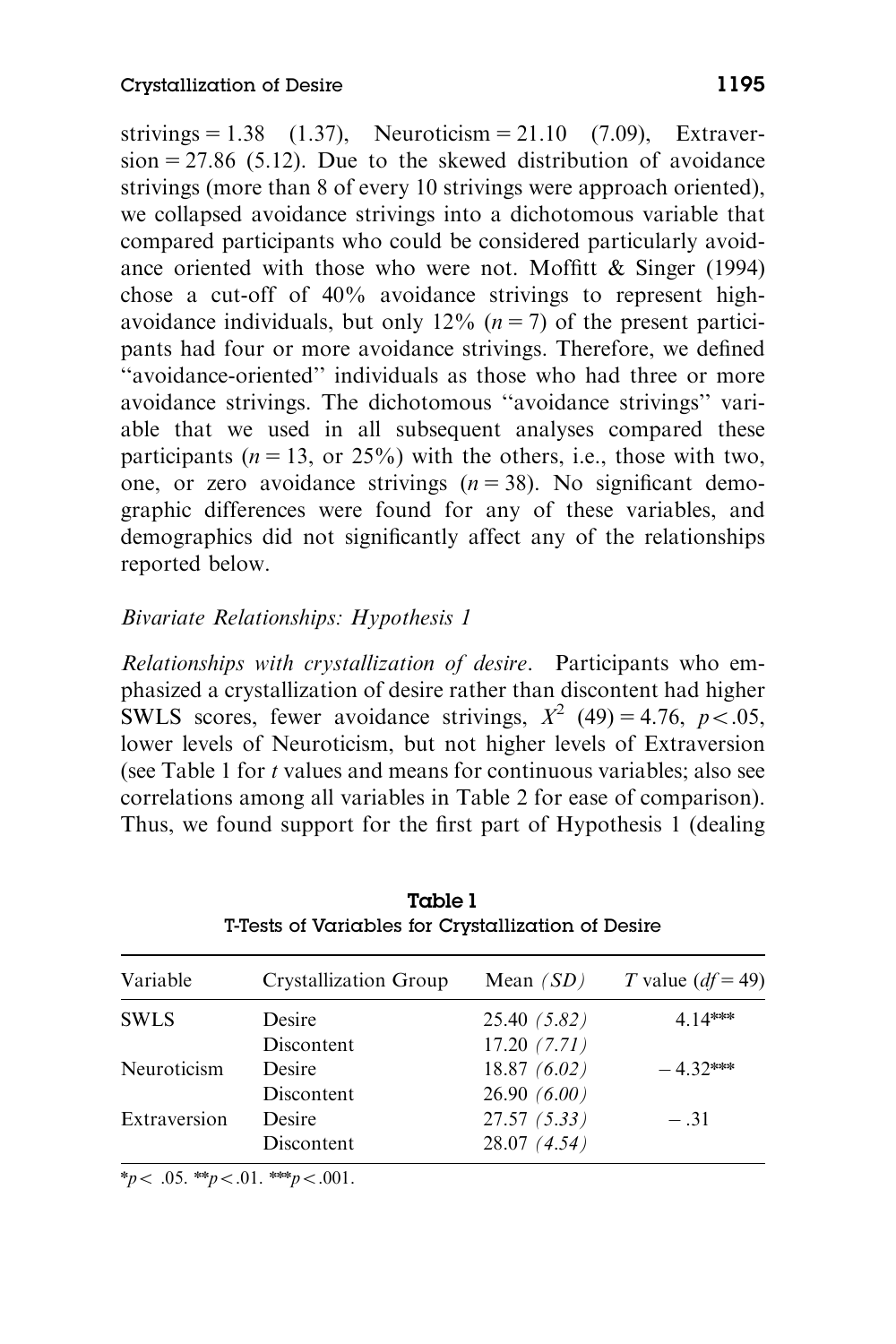| Corretations                    |         |                     |         |         |   |  |  |
|---------------------------------|---------|---------------------|---------|---------|---|--|--|
| Variable                        |         | <b>SWLS</b>         | AS      | N       | E |  |  |
| 1. Crystallization of Desire    |         |                     |         |         |   |  |  |
| 2. Satisfaction with Life Scale | $51***$ |                     |         |         |   |  |  |
| 3. Avoidance Strivings          | $-.31*$ | $-.49***$           |         |         |   |  |  |
| 4. Neuroticism                  |         | $-.53***$ $-.66***$ | $.39**$ |         |   |  |  |
| 5. Extraversion                 | $-.04$  | $33*$               | $-13$   | $-.31*$ |   |  |  |

Table 2  $\sim$  correlations of  $\sim$ 

\* $p < .05.$  \*\* $p < .01.$  \*\*\* $p < .001.$ 

Note. Spearman rho and point-biserial correlations for nonparametric variables showed similar magnitudes and the same levels of significance as the Pearson correlations reported above.

with crystallization of desire), except that crystallization of desire did not correlate with Extraversion. Furthermore, the relationship between crystallization of desire and avoidance strivings provided evidence of construct validity for crystallization of desire, which was operationally defined in terms of approach-versus-avoidance orientations.

Other relationships. Participants with larger numbers of avoidance strivings had significantly lower SWLS scores,  $t$  (49) =  $-3.94$ ,  $p<.001$ , and higher Neuroticism scores, t (49) = 2.97,  $p<.01$ , but not lower Extraversion scores,  $t(49) = -.89, p > .10$ . SWLS correlated significantly with Neuroticism (inversely) and Extraversion (see Table 2). Thus, we found support for the second prediction of Hypothesis 1 in all cases except that avoidance strivings did not correlate with Extraversion. Notably, we found that variables in all three domains of personality (narratives, strivings, and traits) showed relationships with one another.

## Multiple Regression: Hypothesis 2

Hypothesis 2 predicted that crystallization of desire would continue correlating with well-being when controlling for strivings and traits. To test this, we ran a two-step regression model of SWLS, first on narratives and strivings, then adding traits. More specifically, we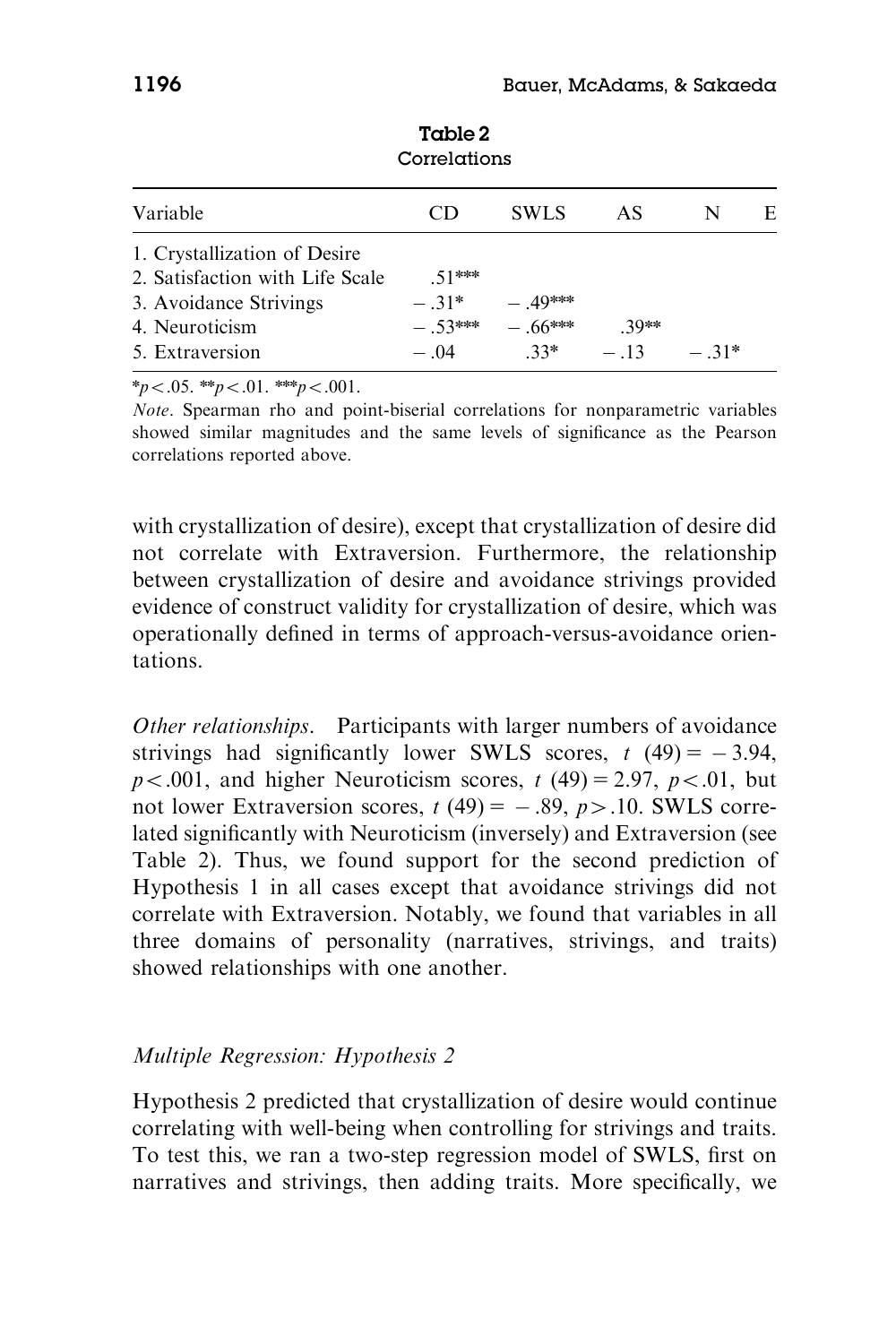entered crystallization of desire and avoidance strivings simultaneously in the first step and then added Neuroticism and Extraversion simultaneously in the second step. We first found that crystallization of desire,  $\beta = .40$ ,  $p < .01$ , and avoidance strivings,  $\beta$  = -.36, p <.01, each predicted SWLS significantly and independently. Thus, the tendency of participants with high scores on life satisfaction to emphasize a crystallization of desire was not explained by their tendency to have avoidance strivings. When adding traits to the equation, we found that crystallization of desire,  $\beta = .24$ ,  $p<.05$ , avoidance strivings (inversely),  $\beta = -.24$ ,  $p<.05$ , and Neuroticism (inversely),  $\beta$  = -.38, p <.01, each predicted SWLS significantly and independently, while Extraversion was a marginally significant predictor,  $\beta = .19$ ,  $p < .10$ . These findings further supported Hypothesis 2, noting that variables in all three domains of personality (narratives, strivings, and traits) were independent in predicting well-being.

#### Summary

Participants who emphasized a crystallization of desire rather than discontent were more likely to have higher levels of life satisfaction, fewer avoidance strivings, and lower levels of Neuroticism, but not higher levels of Extraversion. Also, fewer avoidance strivings, lower Neuroticism, and life satisfaction correlated with each other. Crystallization of desire continued to predict well-being significantly when controlling for avoidance strivings and traits. Notably, variables from the three domains of personality (McAdams, 1995) crystallization of desire, avoidance strivings, and Neuroticism—were independent predictors of well-being. Further discussion of these topics appears in the general discussion.

#### STUDY 2

For the second study we recruited adults who had recently changed either careers or religions. Participants wrote about their decision to make the change. In this study, we again tested Hypotheses 1 and 2 from Study 1. In Study 2, we added a scale measure of how well the decision turned out, i.e., the degree to which the decision to make a life change had a positive impact on one's life (see Method section). This measure enabled us to test Hypotheses 3 and 4. Hypothesis 3: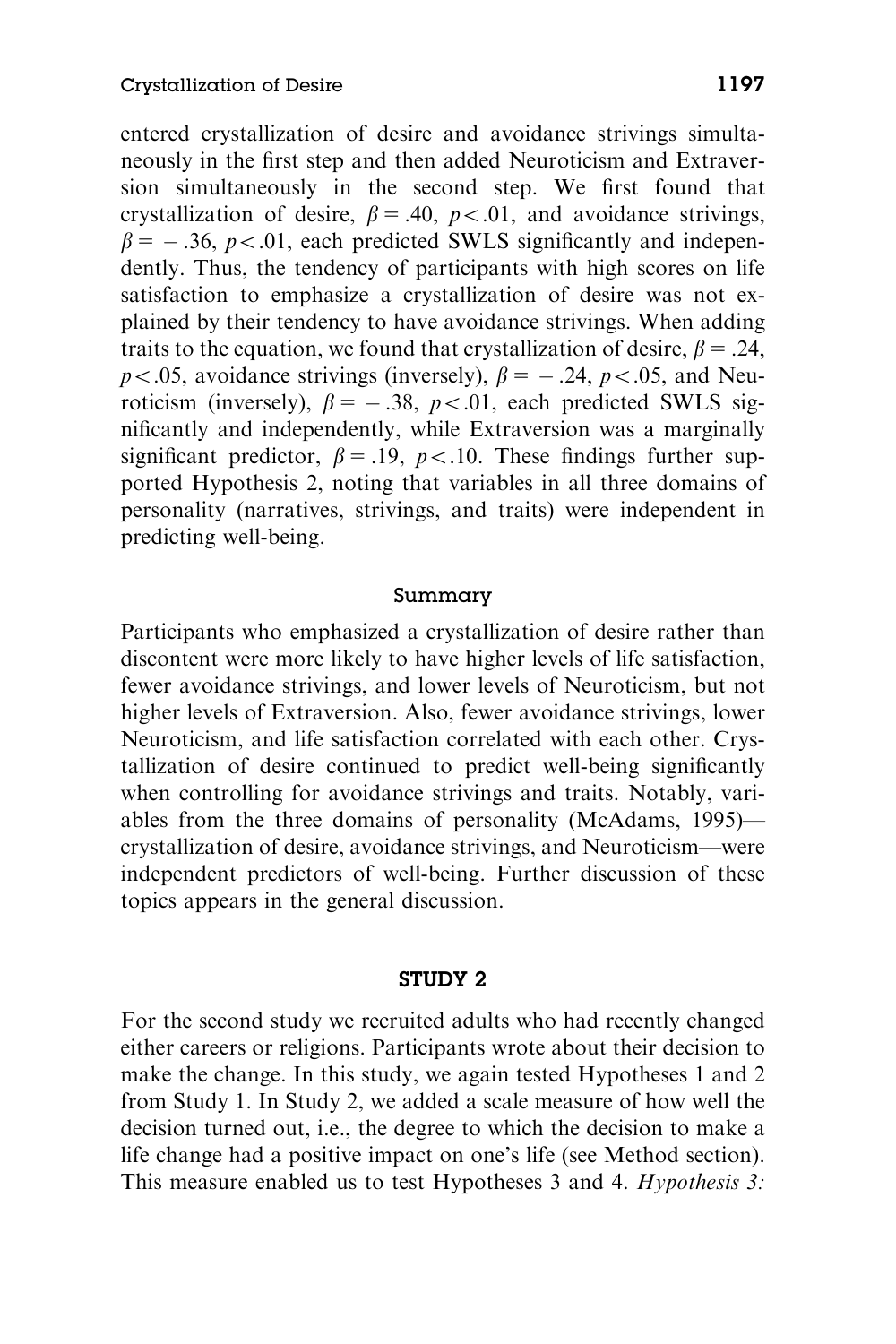Participants emphasizing a crystallization of desire rather than discontent would be more likely to report that their decision turned out well. Hypothesis 4: Crystallization of desire would be independent of how well the decision turned out in predicting well-being. Among other things, Hypothesis 4 served as another way to control for a positivity/negativity bias, much as Hypothesis 2 did by controlling for Extraversion and Neuroticism. The difference was that the present measure of decision outcome dealt specifically with the life-changing decision rather than with a personality disposition.

#### Method

## Participants

The data for this study came from a larger project on adults' life transitions. The 67 participants in this study first responded to our advertisement in a Chicago newspaper for a study of major changes in careers and religions. The sample included 40 career changers and 27 religion changers. The overall sample was 64% female and 28% minority in race and had a mean age of 41 years  $(SD = 10; \text{ range } 25-73)$ , a median household income between \$30,000 and \$40,000, and college degrees in 67% of the cases. Participants completed, at their leisure, a booklet containing narrative and scale measures and were paid \$50. Study 2 asked participants to write specifically about their transition story, which included a narrative segment on the decision to make the change, from which the narrative data came.<sup>4</sup>

## Measures

*Decision narratives.* Participants wrote a  $1-2$ -page narrative about their decision to make a major life change in either careers or religions. In a fashion similar to Study 1, participants were asked to think and write in detail about the decision episode, complete with an account of what happened, when it happened, who was involved, what the participant was thinking and feeling, and what the event said about the participant's sense of self and personality. The same coding procedures as in Study 1 for

4. Study 2 used data for life satisfaction that were published previously in an empirical article (a different one than those related to Study 1; Bauer & McAdams, 2004b). However, Study 2 focused on a narrative that dealt specifically with the decision to make the life transition, whereas the previous article focused on all the episodes of the transition story in aggregate. The previous article also addressed entirely distinct theoretical perspectives and hypotheses.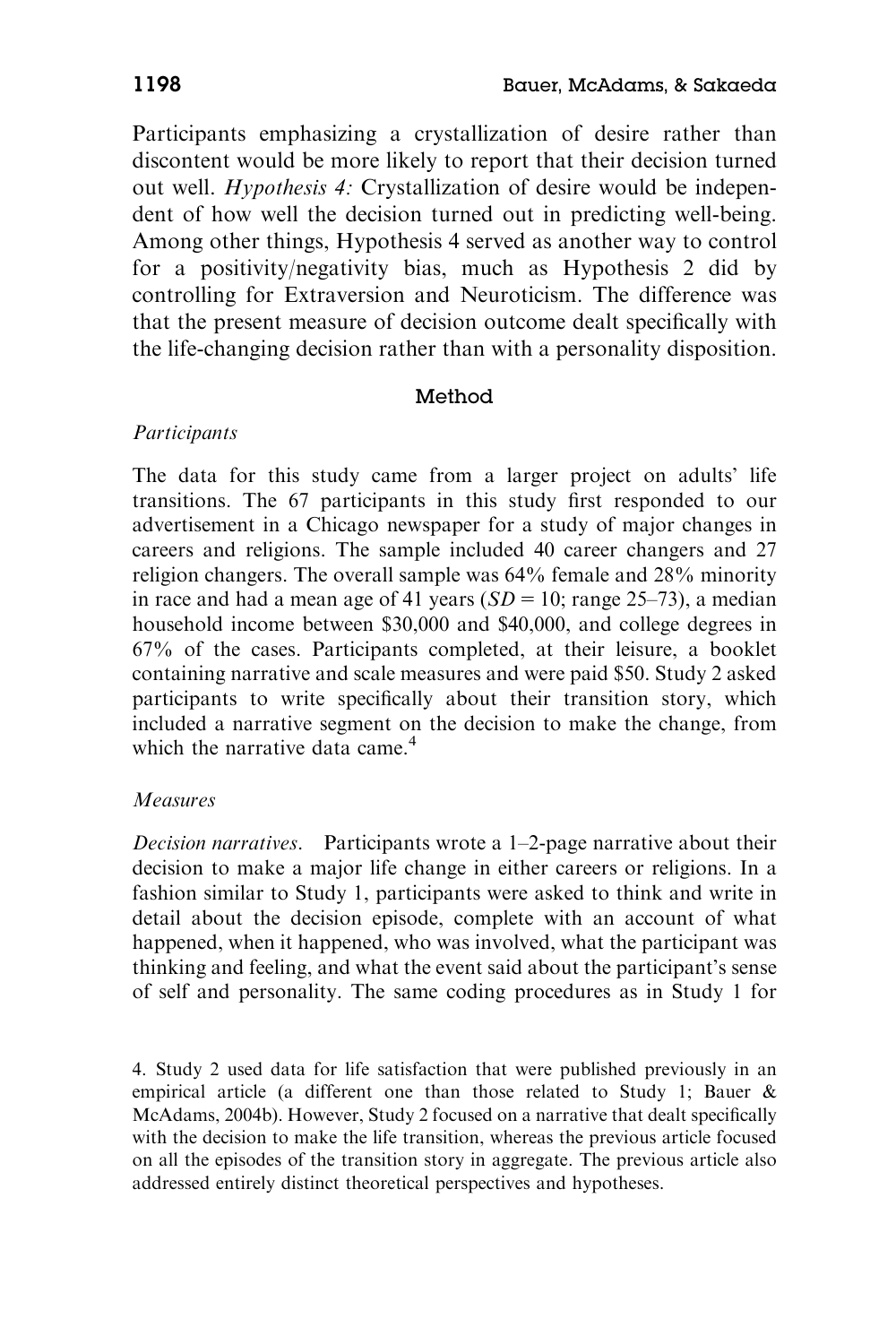crystallization of desire versus discontent were applied to the present decision narratives.

Well-being, strivings, and traits. Participants in Study 2 took the same measures as those in Study 1: Avoidance strivings (coded from personal strivings; Emmons, 1986), SWLS (Diener et al., 1985), and the BFI ( John & Srivastava, 1999).

Life impact from the transition. We adapted a scale measure originally used to assess the impact of a religious conversion on various domains in a person's life (Zinnbauer & Pargament, 1998). We called this measure the Life Impact from Transition scale (LIFT), which measured the degree to which the life change (and therefore the life decision) had a positive impact on the individual's life. Participants were asked to rate on a 9 point scale how much for the better (9) or how much for the worse (1) the transition (either career or religion) had affected nine domains in life (one item per domain). The prompt read, ''To what degree do you feel your transition has . . . .'' The items were: ''altered your general outlook on life," "provided a sense of meaning in your life," "changed your goals in life," "affected your relationships with friends," "affected your relationships with your family,'' ''affected your life at work or school,'' ''affected your religious or spiritual life," "affected your day-to-day activities," ''changed your life.'' Scores for each item were added to create a total LIFT score, such that higher LIFT scores indicated a greater sense that the transition had a positive impact on one's life.

## Results

## Descriptive Statistics

Of the 67 participants, 35 (52%) emphasized a crystallization of desire (32 emphasized a crystallization of discontent). Means (and SD) for variables were: SWLS = 22.25 (7.57), avoidance strivings = 1.74 (1.50), Neuroticism = 22.40 (7.14), Extraversion =  $27.99$  $(4.37)$ , LIFT = 66.15 (11.31; range 44–81). As in Study 1, we collapsed the avoidance strivings into a dichotomous variable, comparing 18 participants (27% of the sample) who had three or more avoidance strivings with 49 participants who had two, one, or zero avoidance strivings. The only demographic variable to distinguish these measures was race: African Americans and Asian Americans scored significantly higher on LIFT,  $t(65) = -2.79$ ,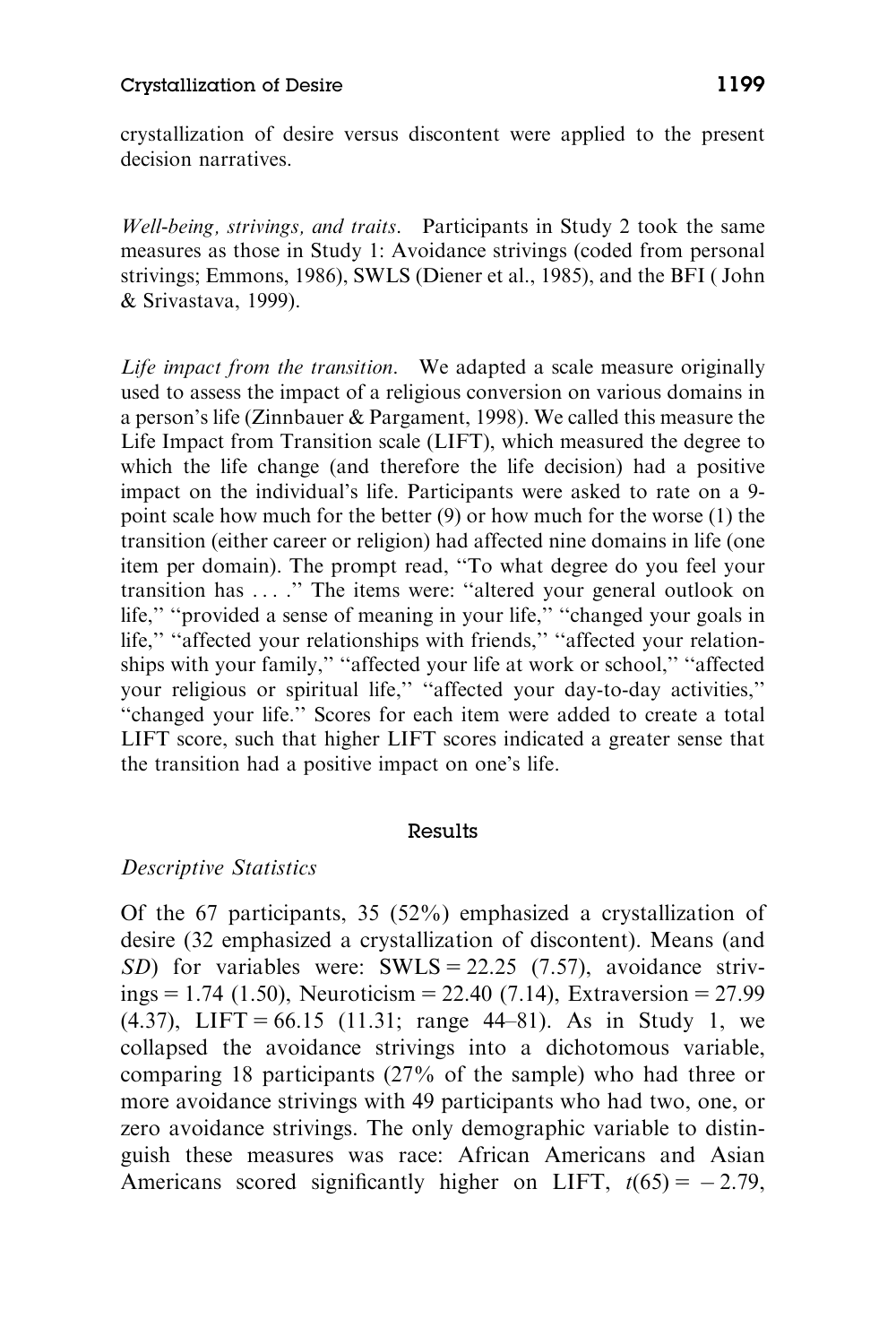$p<.01$ , than did European Americans. Demographic variables did not significantly influence any of the results reported here.

# Bivariate Relationships: Hypotheses 1 and 3

Hypothesis 1: Relationships with crystallization of desire. Participants who emphasized a crystallization of desire rather than discontent had significantly higher levels of SWLS (see Table 3 for t values and means for continuous variables), and fewer avoidance strivings,  $X^2$  (65) = 5.90, p < 0.05 (see correlations of all variables in Table 4 for ease of comparison). However, participants who emphasized a crystallization of desire did not have significantly lower levels of Neuroticism or higher levels of Extraversion. Thus, we found partial support for the first prediction of Hypothesis 1, the notable exception being that crystallization of desire did not correlate with traits. The relationship between crystallization of desire and avoidance strivings replicated evidence of construct validity for crystallization of desire, which was operationally defined in terms of approach-versus-avoidance orientations.

Hypothesis 1: Other relationships. Participants with larger numbers of avoidance strivings had significantly lower SWLS scores,  $t(65) = -3.44$ ,  $p < .001$ , and significantly higher Neuroticism scores,  $t(65) = 2.26$ ,  $p < .05$ , but not lower Extraversion scores,

| <u>I ICSIS OI VANADICS IOI OIVSKIMMANDII OI DOSNO</u> |                 |                        |  |  |
|-------------------------------------------------------|-----------------|------------------------|--|--|
| Group                                                 | (SD)            | T value<br>$(df = 65)$ |  |  |
| Desire                                                | 25.34(7.47)     | 3.84***                |  |  |
| Discontent                                            | 18.76(6.16)     |                        |  |  |
| Desire                                                | 21.86 (7.88)    | $-.65$                 |  |  |
| Discontent                                            | 23.00(6.32)     |                        |  |  |
| Desire                                                | 28.17(3.72)     | .36                    |  |  |
| Discontent                                            | 27.78(5.05)     |                        |  |  |
| Desire                                                | 70.34 (11.16)   | $3.42***$              |  |  |
| Discontent                                            | 61.56(9.70)     |                        |  |  |
|                                                       | Crystallization | Mean                   |  |  |

Table 3 <sup>T</sup>-Tests of Variables for Crystallization of Desire

 $np<.05.$  \*\* $p<.01.$  \*\*\* $p<.001.$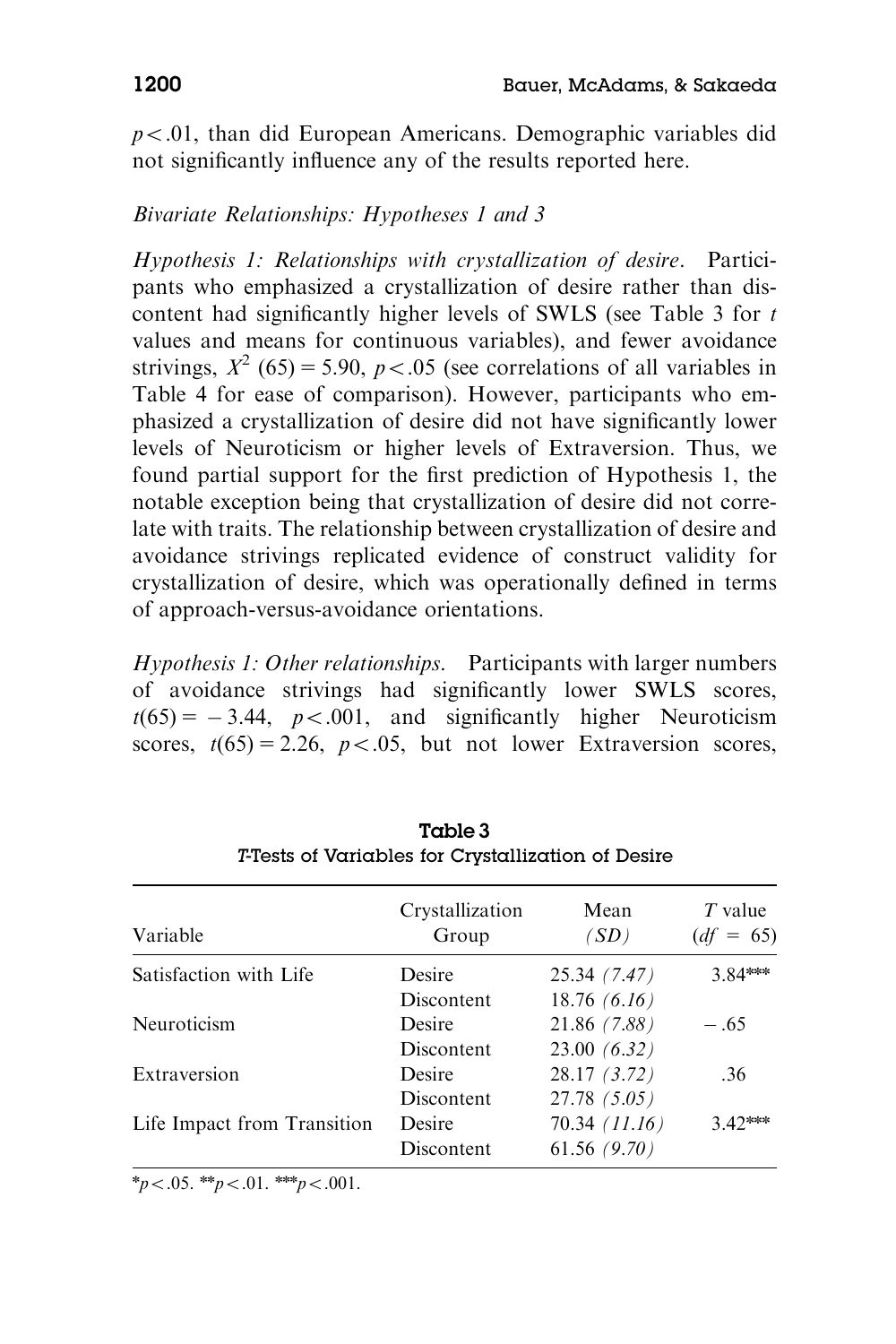| Variable                       | CD.     | <b>SWLS</b> | AS     |               | E     |  |
|--------------------------------|---------|-------------|--------|---------------|-------|--|
| 1. Crystallization of Desire   |         |             |        |               |       |  |
| 2. Satisfaction with Life      | $43***$ |             |        |               |       |  |
| 3. Avoidance Strivings         | $-.30*$ | $-.39***$   |        |               |       |  |
| 4. Neuroticism                 | $-.08$  | $-.44***$   | $27*$  |               |       |  |
| 5. Extraversion                | .05     | $.28*$      | $-.14$ | $-.16$        |       |  |
| 6. Life Impact from Transition | 39***   | $.26*$      |        | $-.12 - .25*$ | $26*$ |  |

Table 4 Correlations

\* $p < .05.$  \*\* $p < .01.$  \*\*\* $p < .001.$ 

Note. Spearman rho and point-biserial correlations for nonparametric variables showed similar magnitudes and the same levels of significance as the Pearson correlations reported above.

 $t(65) = -1.12$ ,  $p > 0.10$ . SWLS correlated significantly with Neuroticism (inversely) and Extraversion. Thus, the second prediction of Hypothesis 1 panned out, except for the relation between avoidance strivings and Extraversion.

Hypothesis 3. Crystallization of desire corresponded to higher levels of LIFT (see Table 3). Thus, we found support for our prediction that participants who emphasized a crystallization of desire rather than discontent would be more likely to claim that their decision turned out well. LIFT also correlated significantly with higher SWLS, lower Neuroticism, and higher Extraversion (see Table 5). However, individuals with fewer avoidance strivings did not show higher LIFT scores,  $t (65) = 1.02$ ,  $p > 1.10$ .

## Multiple Regressions: Hypotheses 2 and 4

Hypothesis 2. As in Study 1, we regressed SWLS, first on crystallization of desire and avoidance strivings and then on those variables plus Neuroticism and Extraversion. We first found that crystallization of desire,  $\beta = .34$ ,  $p < .01$ , and avoidance strivings,  $\beta = -.29$ ,  $p<.05$ , each predicted SWLS significantly and independently. Thus, as in Study 1, the tendency of participants with high life satisfaction to emphasize a crystallization of desire was not explained by their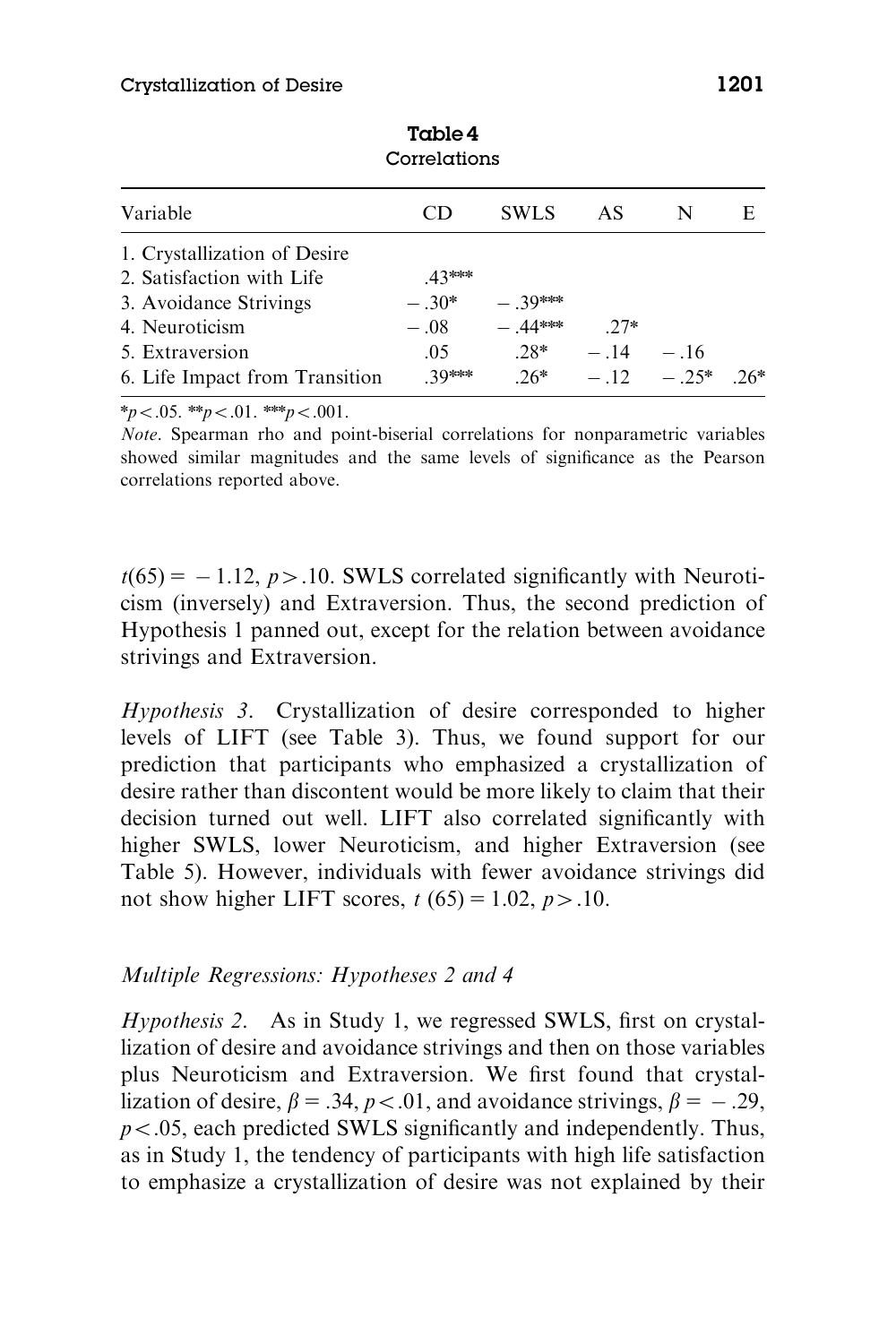tendency to have avoidance strivings. When adding traits to the equation, we found that crystallization of desire,  $\beta = .34$ ,  $p < .001$ , and Neuroticism (inversely),  $\beta = -.33$ ,  $p < .01$ , predicted SWLS significantly and independently, while Extraversion,  $\beta = .18$ ,  $p<.10$ , did so marginally significantly and avoidance strivings did not do so significantly,  $\beta = -0.17$ ,  $p = 0.10$ . Thus, we found support for the first part of Hypothesis 2, that crystallization of desire would be independent of strivings and traits in predicting life satisfaction. But we did not find support for the independence of variables from all three domains of personality: Avoidance strivings no longer predicted life satisfaction when considering traits.

Hypothesis 4. We regressed SWLS simultaneously on crystallization of desire and LIFT. We found that crystallization of desire,  $\beta = .39$ ,  $p < .01$ , predicted SWLS significantly, but LIFT did not,  $\beta = .10$ ,  $p > .10$ . Thus, participants who felt the decision turned out well were more likely to portray their decision as based on a crystallization of desire, but this fact did not account for the relationship between crystallization of desire and well-being. In fact, we found just the opposite: Crystallization of desire mediated the relationship between the decision outcome and well-being.

## Summary

Participants who emphasized a crystallization of desire rather than discontent were more likely to have higher levels of life satisfaction and fewer avoidance strivings but not lower Neuroticism or higher Extraversion. Also, avoidance strivings, Neuroticism, and life satisfaction correlated with each other. As in Study 1, crystallization of desire continued to predict life satisfaction when controlling for avoidance strivings and traits. Unlike Study 1, avoidance strivings were not a significant predictor in that equation. Finally, crystallization of desire correlated significantly with the perception that the decision turned out well (which also correlated with life satisfaction), but this fact did not significantly alter the relationship between crystallization of desire and life satisfaction. In addition to largely showing an independence of constructs, the findings for Hypotheses 2 and 4 provided tests of bias. The findings for Hypothesis 2 showed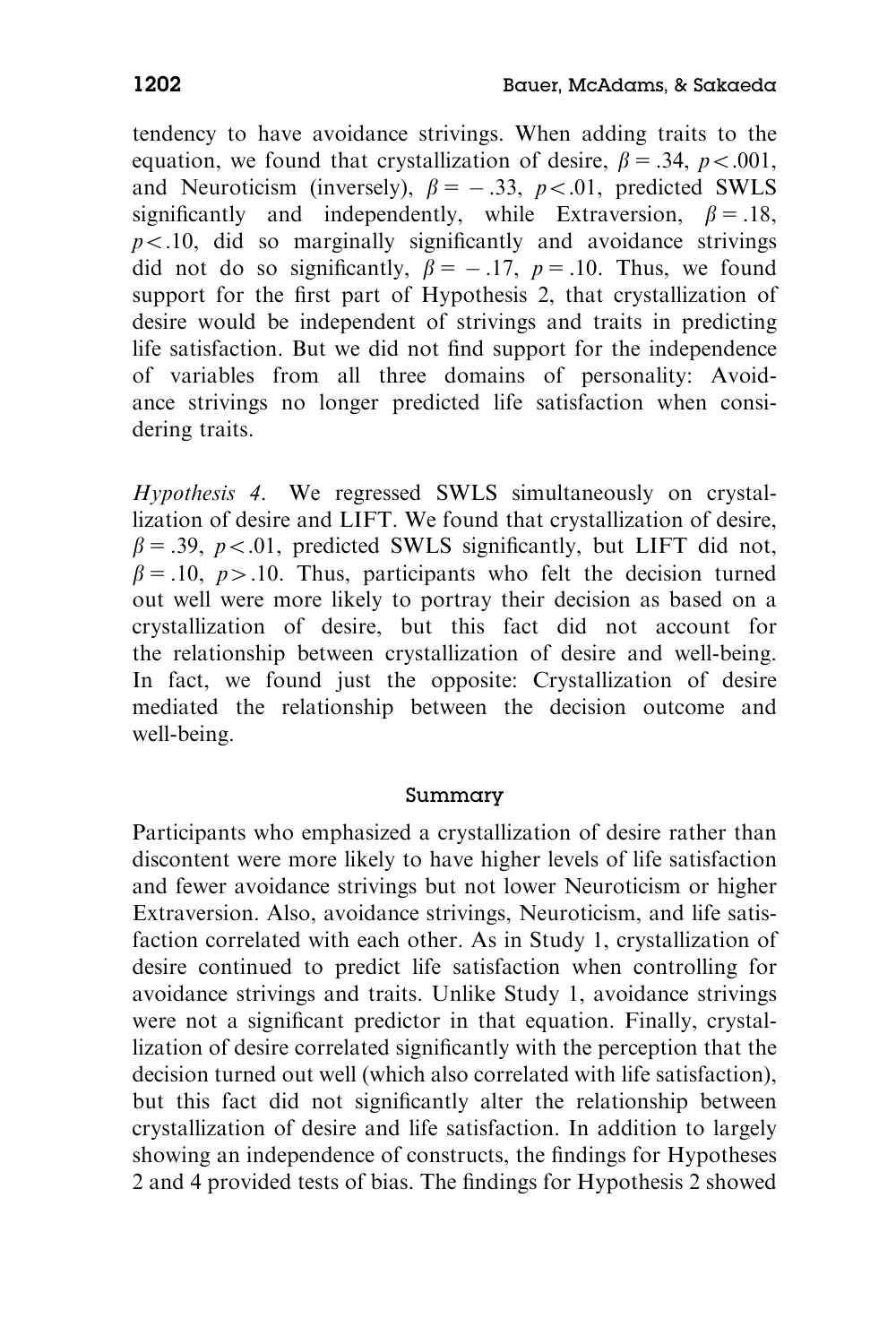that Extraversion and Neuroticism, respectively, were not a source of positivity and negativity bias for those participants who emphasized a crystallization of desire or discontent in their decision narratives. The findings for Hypothesis 4 showed that a positive or negative evaluation of the decision's outcome did not play a significant role in the relationship between crystallization of desire and life satisfaction.

## GENERAL DISCUSSION

These studies examined how perceived reasons for making lifechanging decisions related to personality and well-being. Participants who emphasized a crystallization of desire rather than discontent had higher levels of well-being (measured as life satisfaction), fewer avoidance strivings, and (in Study 1 only) lower levels of Neuroticism, but not higher levels of Extraversion. Despite these relationships, the relationship between crystallization of desire and well-being was in large part not attributable to strivings or traits. In addition, Study 2 showed that positive evaluations of the decision's outcome did not account for the high levels of well-being reported by participants whose narratives emphasized a crystallization of desire. These findings have implications for the roles of life-changing decisions and personal narratives in research on personality, wellbeing, and positive personal development.

Before discussing these findings, we first point out that many more participants in Study 1 emphasized a crystallization of desire than discontent, and slightly more participants in Study 2 did so. This suggested that a crystallization of desire played a prominent role in people's recollection of a life-changing decision. Still, it is important to restate that the vast majority of decision narratives in these studies involved both desire and discontent (i.e., approach and avoidance) and that our narrative variable addressed the most dominant one. Thus, we found evidence that a sense of discontent—where the negatives outweighed the positives—played a role in most lifechanging decisions, as suggested by Baumeister (1991, 1994). But it seemed that the crystallization process—coming to a firm evaluation of one's life conditions—was based, at least as often, on the evaluation that the positives of a possible future outweighed any negative evaluations of the past.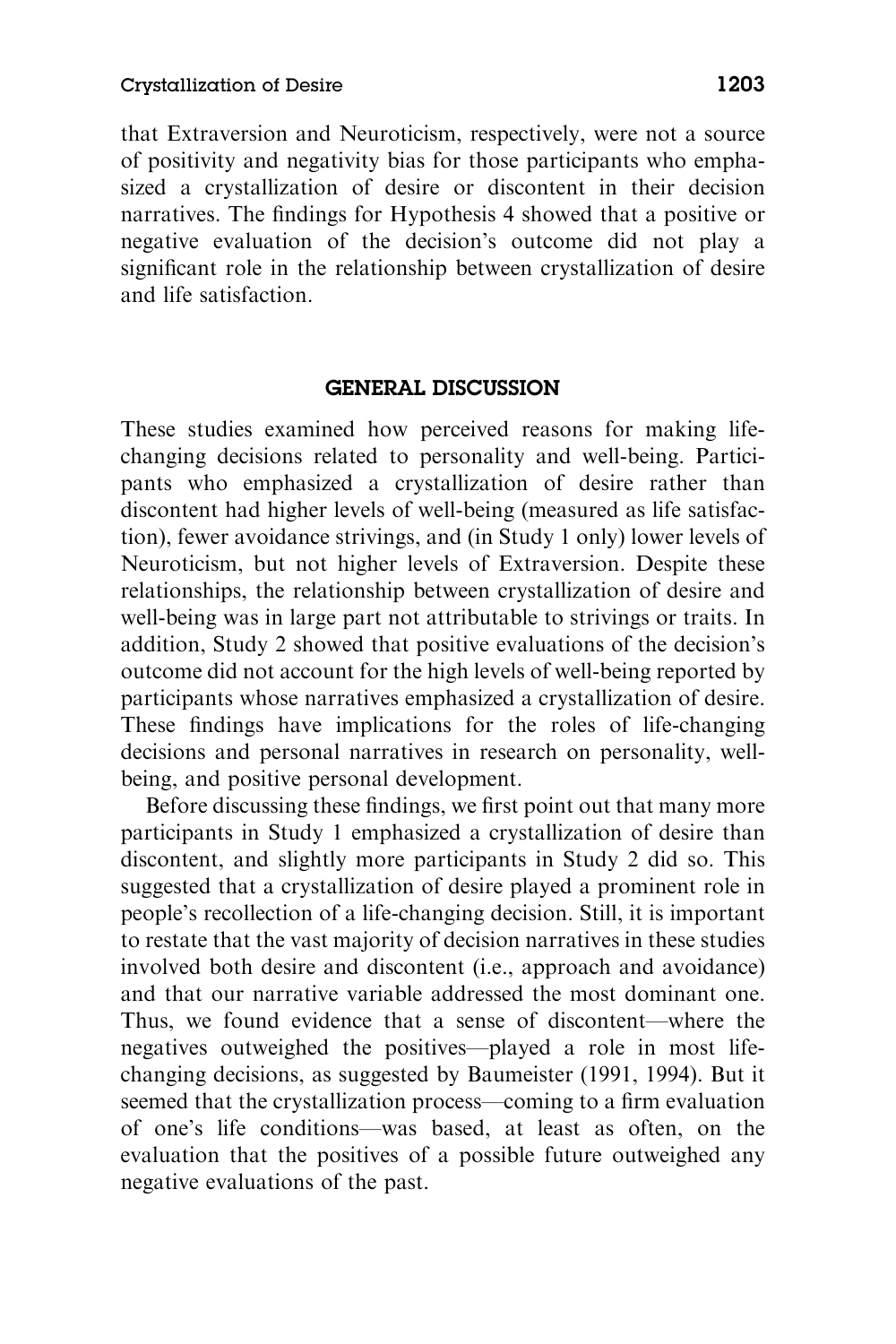# Crystallization of Desire and Well-Being

Both studies showed that people who emphasized a crystallization of desire had higher levels of well-being (as life satisfaction) than participants who emphasized a crystallization of discontent. In other words, people who claimed to base their life decisions on moving toward something they wanted seemed to be happier with their lives than people who claimed to base their decisions on escaping something they couldn't stand any longer. The approach-versus-avoidance orientation in these life-changing decisions conveyed distinct temporal qualities. When making a life-changing decision, a person can place a primary interpretive emphasis on moving toward a desirable future or on moving away from an undesirable past. Like an approach orientation, future-oriented and growth-oriented thinking—particularly when facing major life plans and transitions, including the difficult ones—holds a strong relationship to well-being and adjustment (Bauer & Bonanno, 2001b; Bauer & McAdams, 2004a; King et al., 1998; Kling et al., 1997; Stein et al., 1997).

The present findings extended the notion of a crystallization of discontent (Baumeister, 1991, 1994). Previous research has shown that a crystallization of discontent (vs. no crystallization) corresponded to making (vs. not making) a major life change (Heatherton & Nichols, 1994). In contrast, the present studies showed that the quality or orientation of crystallization (i.e., approaching desire vs. avoiding discontent) corresponded to well-being. We view the present studies not in contrast to past research, but rather as an extension of it. Together, the Heatherton and Nichols study and the present studies suggest that a crystallization of discontent may help influence the decision to make a major life change in the first place (though a crystallization of desire might do the same thing), whereas a crystallization of desire is more closely linked to a sense of wellbeing, in terms of both satisfaction with life and satisfaction with the decision's outcome.<sup>5</sup>

5. However, it is important to keep in mind that the present studies, as well as the Heatherton & Nichols (1994) study, involved retrospective narratives. Thus, these studies have not shown that certain kinds of decisions cause certain kinds of outcomes.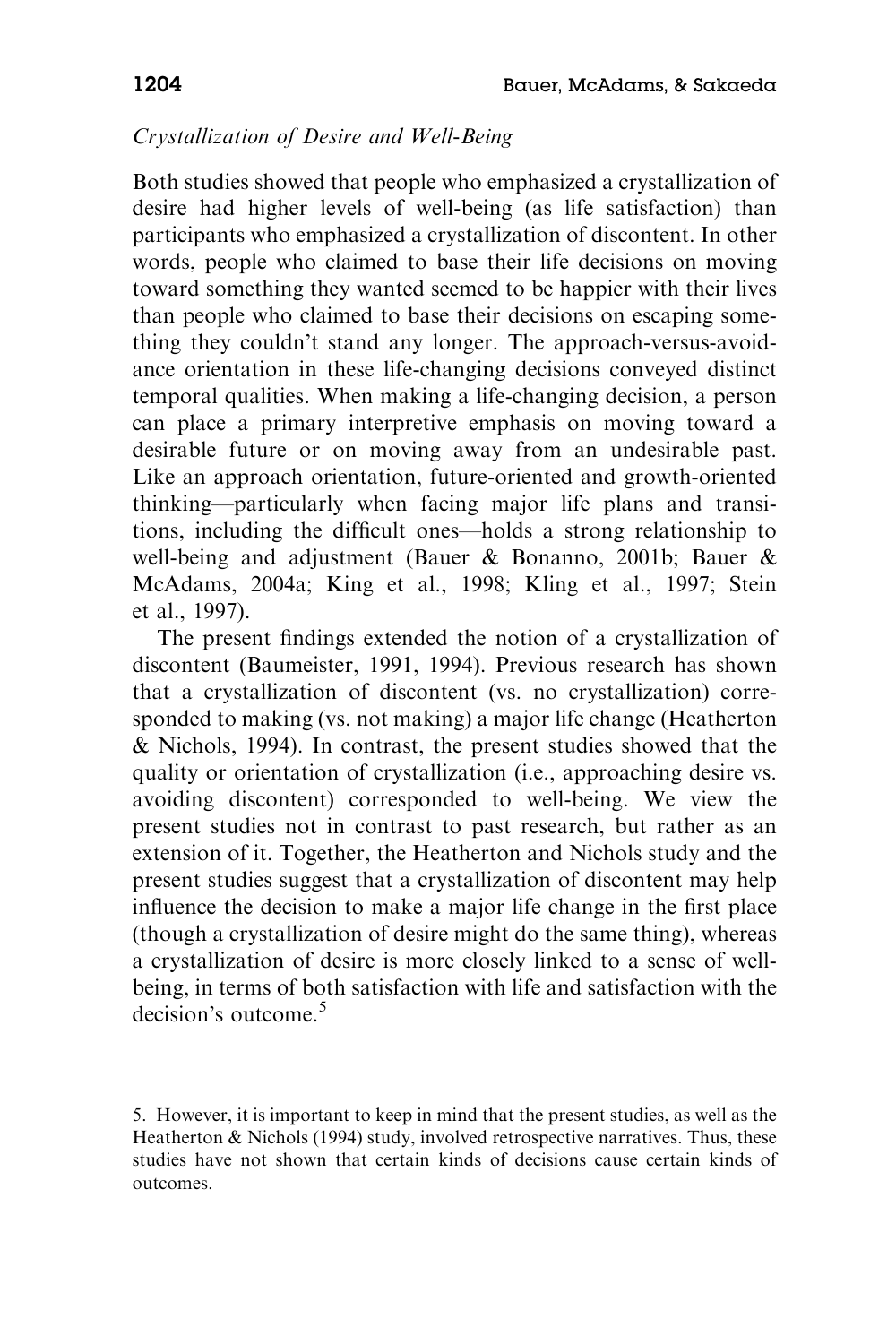## Crystallization of Desire, Personality, and Well-Being

We also found that a crystallization of desire versus discontent in decision narratives was related to personal strivings and personality traits. In both studies, crystallization of desire corresponded to fewer avoidance strivings. In Study 1 only, crystallization of desire corresponded to lower levels of Neuroticism. In neither study did crystallization of desire correspond to Extraversion. Thus, the most consistent findings suggested that people who perceived a crystallization of desire rather than discontent as the primary reason for a life-changing decision were likely to view their everyday strivings in approach rather than avoidance terms. Such a claim raises the question of whether the tendency to have approach-oriented strivings is responsible for the tendency to describe one's life decision as rooted in a crystallization of desire (which was operationally defined as approach oriented). However, both studies showed that avoidance strivings did not explain the relationship between crystallization of desire and well-being.

When adding Neuroticism and Extraversion to the equation, crystallization of desire continued to be a significant predictor of well-being in both studies. However, slightly different pictures emerged between the two studies regarding (1) the strength of crystallization of desire in predicting well-being and (2) the role of avoidance strivings. In Study 1, even though crystallization of desire retained its significant relation to well-being when considering avoidance strivings and traits, crystallization of desire's Beta dropped from .51 as a single predictor of well-being to .40 when considering avoidance strivings and to .24 when also considering Neuroticism and Extraversion. So it appeared that crystallization of desire alone had a quite strong relation to well-being, but a good proportion of that relation was explained by the combination of avoidance strivings and Neuroticism (given that Extraversion did not correlate with crystallization of desire). However, it is important to note that Neuroticism's Beta also dropped from  $-.53$  to  $-.38$ . Furthermore, a significant portion of the relation between crystallization of desire and well-being remained when considering strivings and traits. In Study 2, contrary to expectations, crystallization of desire did not correlate significantly with Neuroticism. One reason for this could be that the two studies addressed life-changing decisions in different ways: Participants in Study 1 took a survey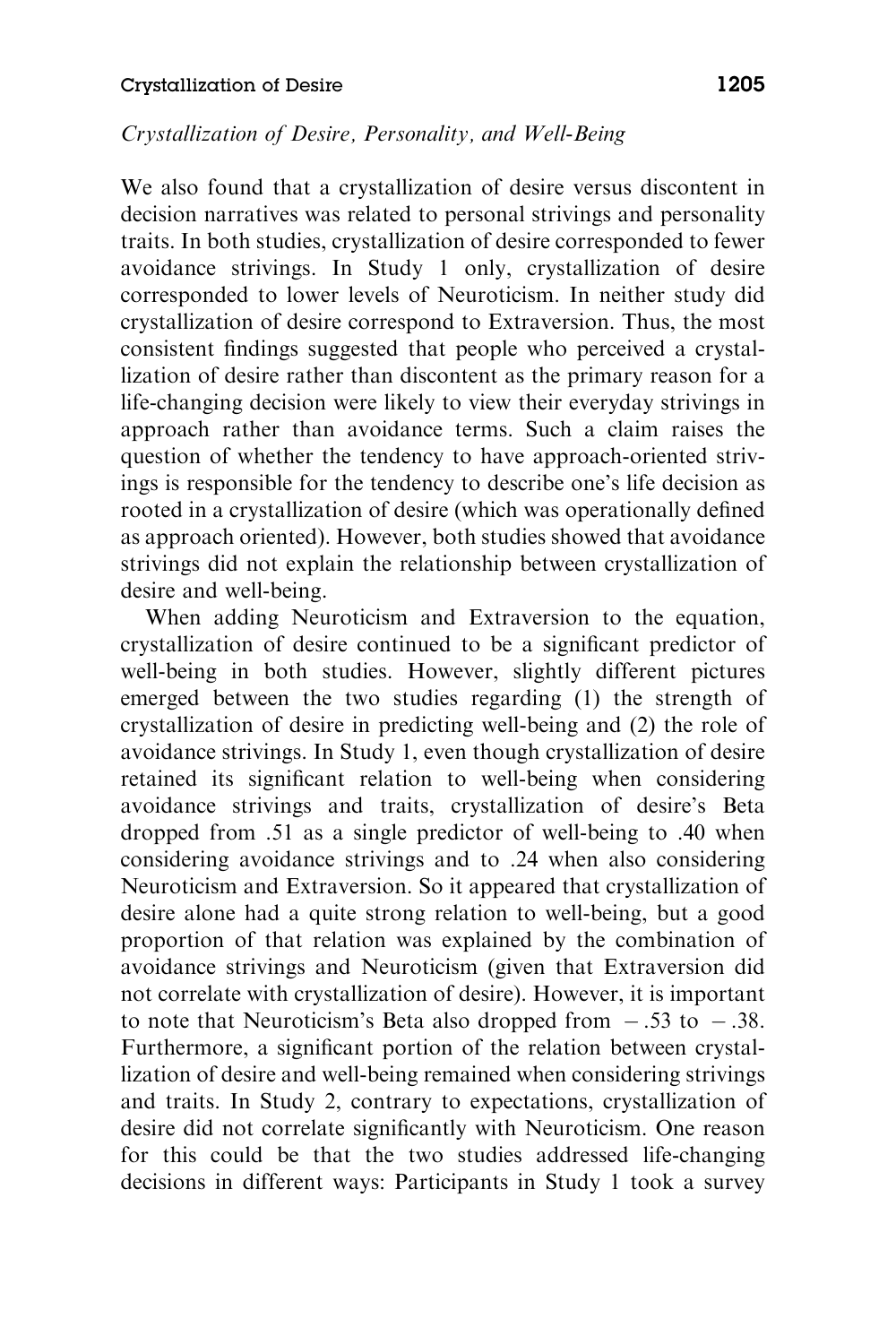dealing with life-story episodes across one's lifetime and were asked to choose any life-changing decision. In contrast, participants in Study 2 took a survey dealing with a specific major life change, and the decision dealt with that change. Perhaps participants in Study 1 chose a decision that conformed to the general sense of personality they were portraying in the survey, whereas participants in Study 2 were not free to choose which decision to write about. (This could also explain why the frequencies of crystallization of desire and crystallization of discontent were more evenly emphasized in Study 2.) In any case, both studies revealed that crystallization of desire, a Domain-III variable (McAdams, 1995), retained its relation to wellbeing when controlling for avoidance strivings (Domain II) and traits (Domain I), as predicted in Hypothesis 2.

We were similarly surprised to find in both studies that crystallization of desire (and avoidance strivings) did not correlate significantly with high levels of Extraversion, given Extraversion's tie to positive affect (Watson & Clark, 1997). Thus, crystallization of desire had very little to do with—let alone appeared as a derivative of—Extraversion. It appeared that the crystallization of desire variable (which pitted desire vs. discontent) had more to do with the absence of negativity than with the presence of positivity, as is often the case in measures relating affectivity and self-views (Bauer  $\&$ Bonanno, 2001a; Baumeister, Bratslavsky, Finkenauer, & Vohs, 2001; Malle & Horowitz, 1995).

One important conclusion from these findings was that the way people described and ultimately emphasized their various desires and discontents in making a life decision was not simply attributable to those people's strivings and traits. The way people thought about their life decisions was related to more general ways of thinking about themselves but was not explained by those ways. Looking at the three domains of personality (McAdams, 1995) in relation to well-being, measures of narratives, strivings, and traits seemed to function as relatively unique domains in Study 1, but not in Study 2, where avoidance strivings no longer predicted well-being when controlling for crystallization of desire and the traits Neuroticism and Extraversion. Neuroticism appeared to be the primary force in that scenario, given that avoidance strivings remained significant when controlling for crystallization of desire. Overall, the two studies pointed to Neuroticism's strong tie to well-being, as well as the unique role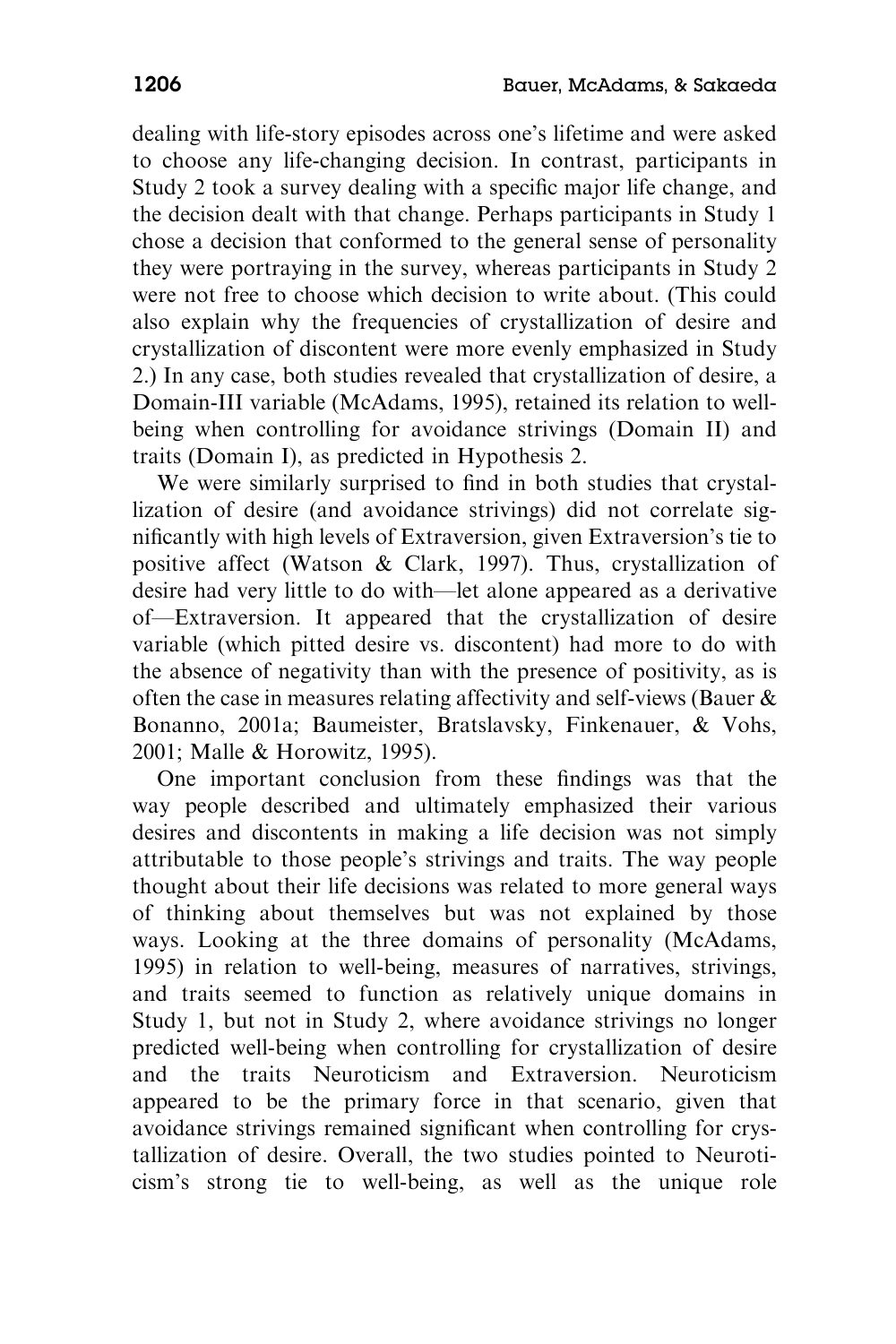that narratives of a single (albeit life-changing) event can play in personality and well-being.

# Life Decisions: Crystallization of Desire and Positive Outcomes

One of the most common arguments against narrative research is that narratives of personal memories are perceptions, and perceptions of the past can be easily reconstructed to serve present purposes, such as positive self-appraisal. We found in Study 2 that happy people wrote stories of favorable decision outcomes (also see King et al., 2000). It stands to reason that the perception that a decision turned out well might lead participants to think that they were in control of their decision and had always focused on the good that lay ahead (i.e., a crystallization of desire). However, the relationship between crystallization of desire and well-being held when controlling for evaluations of the decision's outcome. In other words, the perception that a decision turned out well did not account for the fact that happy people emphasized a crystallization of desire in their retrospective accounts of a life-changing decision. People's current perceptions of how their lives have turned out have been shown to skew their perceptions of how they thought about their lives at earlier times in the past (Ross, 1989; Safer, Bonanno, & Field, 2001). The present finding contributes to the notion that people's subjective decision-making processes have significant implications for one's life, even when considering factors (such as outcome appraisals) that may appear to be more salient (Kahneman, 2003; Wirtz, Kruger, Scollon, & Diener, 2003). Narrative research is ideally suited for the systematic examination of such subjective perspectives (see Singer, 2004).

## Crystallization of Desire: A Positive Approach to Personal Development

We conceptualized the crystallization of desire as a forward-looking, future-oriented alternative to the crystallization of discontent's escape-oriented perspective on making a life-changing decision. In this sense, the crystallization of desire squares with the perspective of positive psychology (Seligman & Csikszentmihalyi, 2000) and general research on positive emotionality (e.g., Fredrickson, 1998; Isen, 1990). We see a basic similarity between the approach-versus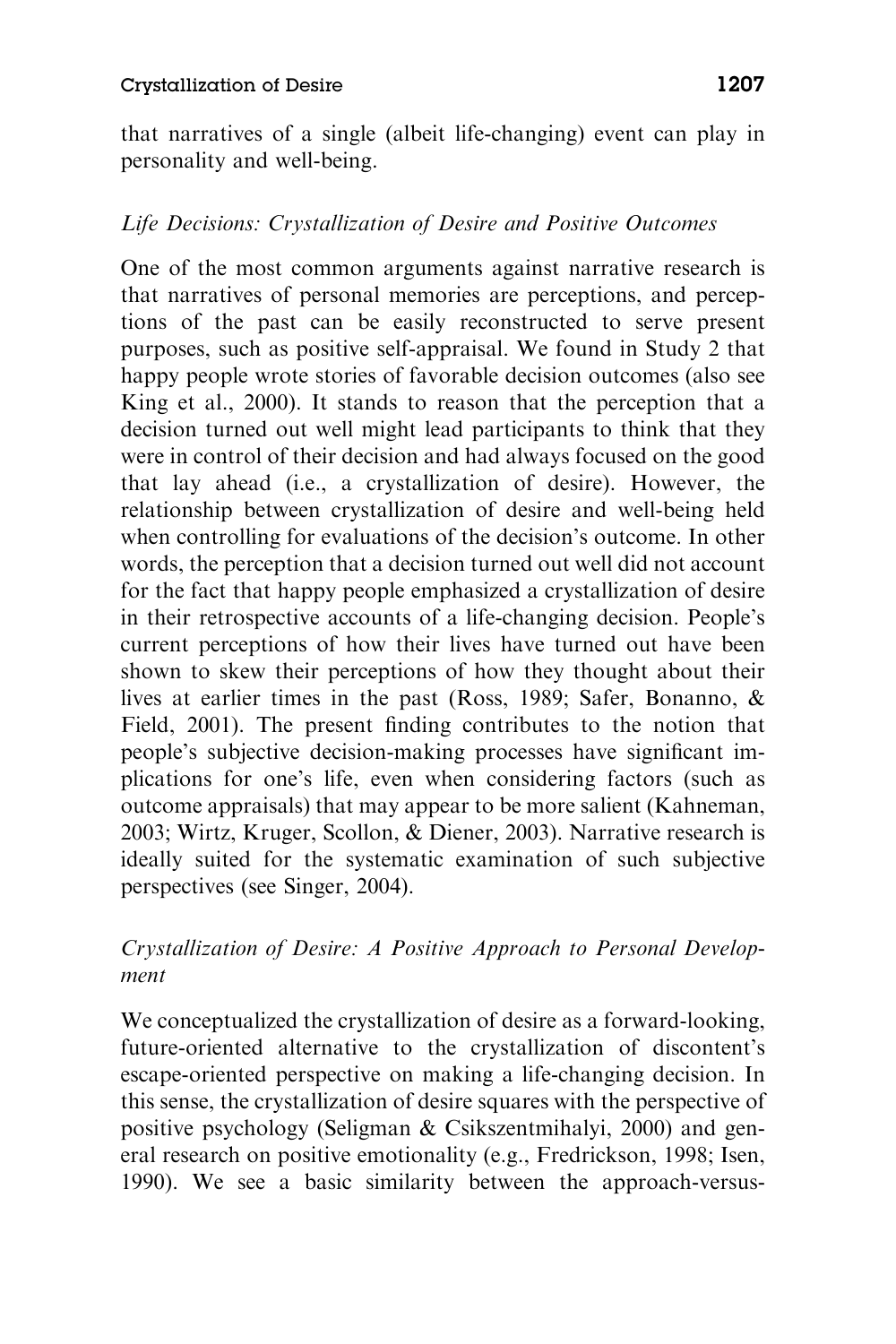avoidance distinction and the distinction between positive psychology and the more traditional perspective on psychological well-being and adjustment. The kinds of questions asked by the more traditional perspective are: What causes suffering, and how do we avoid or escape it? The kinds of questions asked by positive psychology are: What causes thriving, and how do we foster it? In this sense, the traditional perspective tends toward an avoidance perspective toward health (''how to escape the bad''), even when the health focus is on "prevention" (read, "how to avoid the bad"). In contrast, positive psychology (as well as humanistic psychology) tends toward an approach-oriented perspective (''how to create the good''). Our findings suggest that decisions based primarily on approach-oriented reasons are more likely to foster well-being than decisions based primarily on escaping, avoiding, or preventing undesirable conditions.

While these data were not longitudinal, these findings have implications for personal growth—i.e., the intentional development of one's life course and personality (Bauer & McAdams, 2004a, 2004b; Brandtstadter, Wentura, & Rothermund, 1999). Attaining happiness may be more difficult if one's life-changing decisions are focused primarily on escaping misery. But we also are not suggesting that a happy-go-lucky attitude is the way to go about a life-changing decision. Rather, it seems that a primary—but not exclusive—focus on approach- and future-oriented thinking is likely to correspond to well-being and other positive outcomes. Even where loss and trauma are pervasive in one's life, the subjective emphasis on positive meaning is possible and adaptive, provided that it also acknowledges difficulties (Bauer & Bonanno, 2001a; Calhoun & Tedeschi, 2001; Frankl, 1946/1984). The vast majority of participants in the present studies—happy and unhappy alike—wrote about the interpersonal and intrapersonal conflicts that were part of the process of making their life-changing decision. Despite such conflicts, these people did eventually decide on a course of action. For those people who appeared happy with life and with their decision, the primary reasons for their decision seemed to be based on a crystallization of desire.

## Limitations and Directions

Granting our earlier claim that retrospective narratives—with all their biases—play an important role in personality and well-being, the susceptibility to memory bias and state-dependent responses still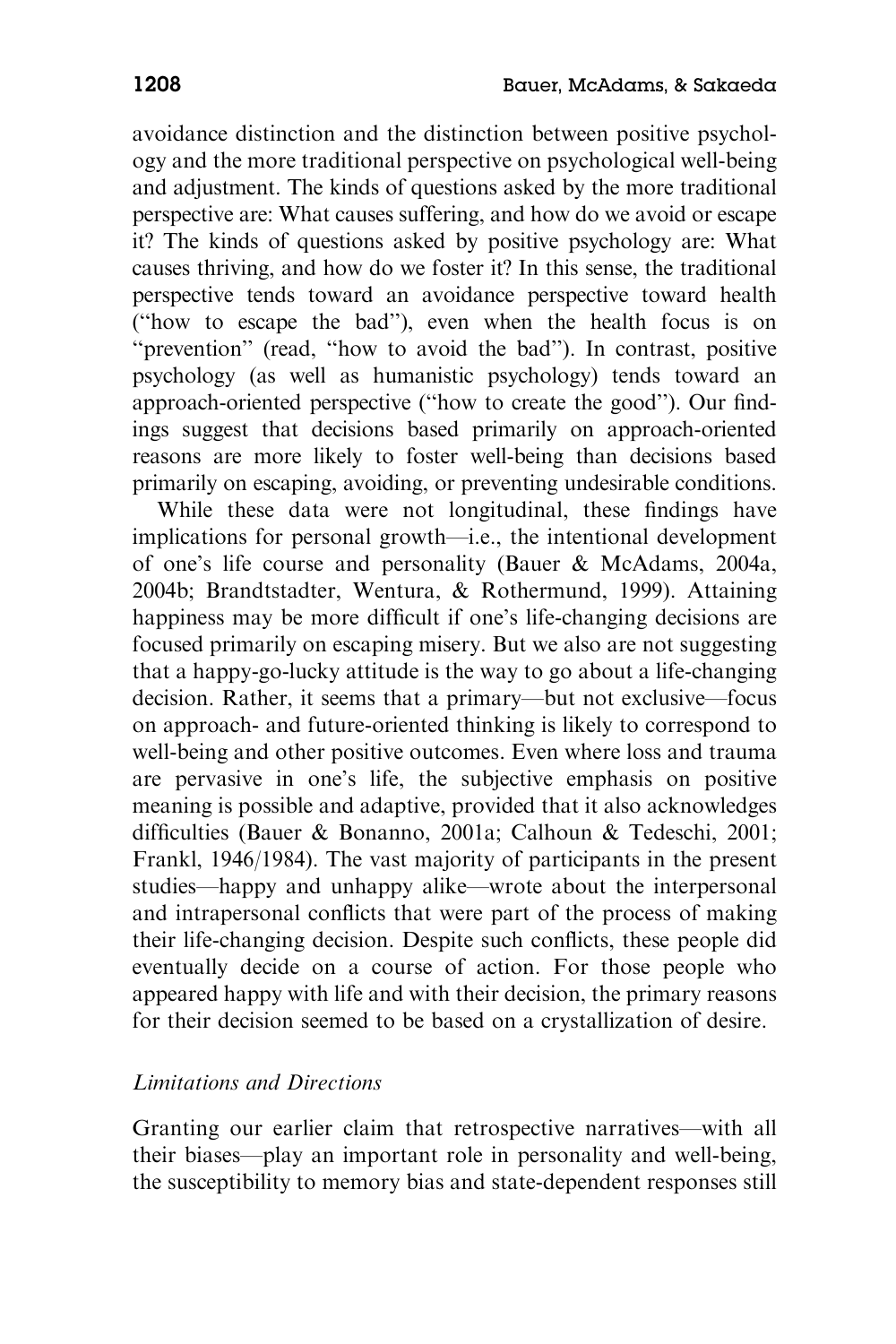leaves retrospective narratives open to criticism. An ideal study would involve not only retrospective narratives but also real-time and more objective measures (see Wirtz et al., 2003). Another limitation was the study's correlational nature. The language of interpreting multiple regressions is such that causality often appears to be implied. The variables of the present study are additionally subject to such misinterpretation, as we compared narratives of decisions in the past with well-being in the present. We attempted to make clear that causality was in no way implied in these findings. Certainly, it could be argued that high levels of well-being cause people to tell stories that emphasize a crystallization of desire (as well as to report that one is less neurotic, more outgoing, etc.). A third variable (e.g., cognitive, emotional, social, or biological forces that underlie both types of interpretations) is likely to be at work as well. Of particular interest is the notion of intentional self-development (Brandtstadter et al., 1999), where measures of people's intentions to shape their lives can be compared with what happens to their lives later. For example, does the crystallization of desire lead to actual increases in well-being down the road? Other limitations include the facts that both studies used samples of limited size, involved restricted socioeconomic ranges, and were predominantly female. Finally, participants in narrative research self-select for their personal level of comfort with writing about themselves, an inherent concern for narrative research.

## Conclusion

What did these data suggest about the people in these studies? The happier people in this study construed their life-changing decisions as efforts in primarily moving toward a future filled with what they wanted, rather than efforts in escaping what they could not stand in the past. In other words, these people claimed to have arrived at a crystallization of desire rather than a crystallization of discontent. The crystallization of desire also corresponded to less avoidanceoriented thinking in personal strivings, lower Neuroticism (in Study 1 only), and positive appraisals of the decision's outcome (in Study 2). Notably, the relationship between crystallization of desire and well-being was not explained by avoidance strivings or by positivity/ negativity biases measured in Extraversion, Neuroticism, and the decision's outcome evaluation. These findings suggest independent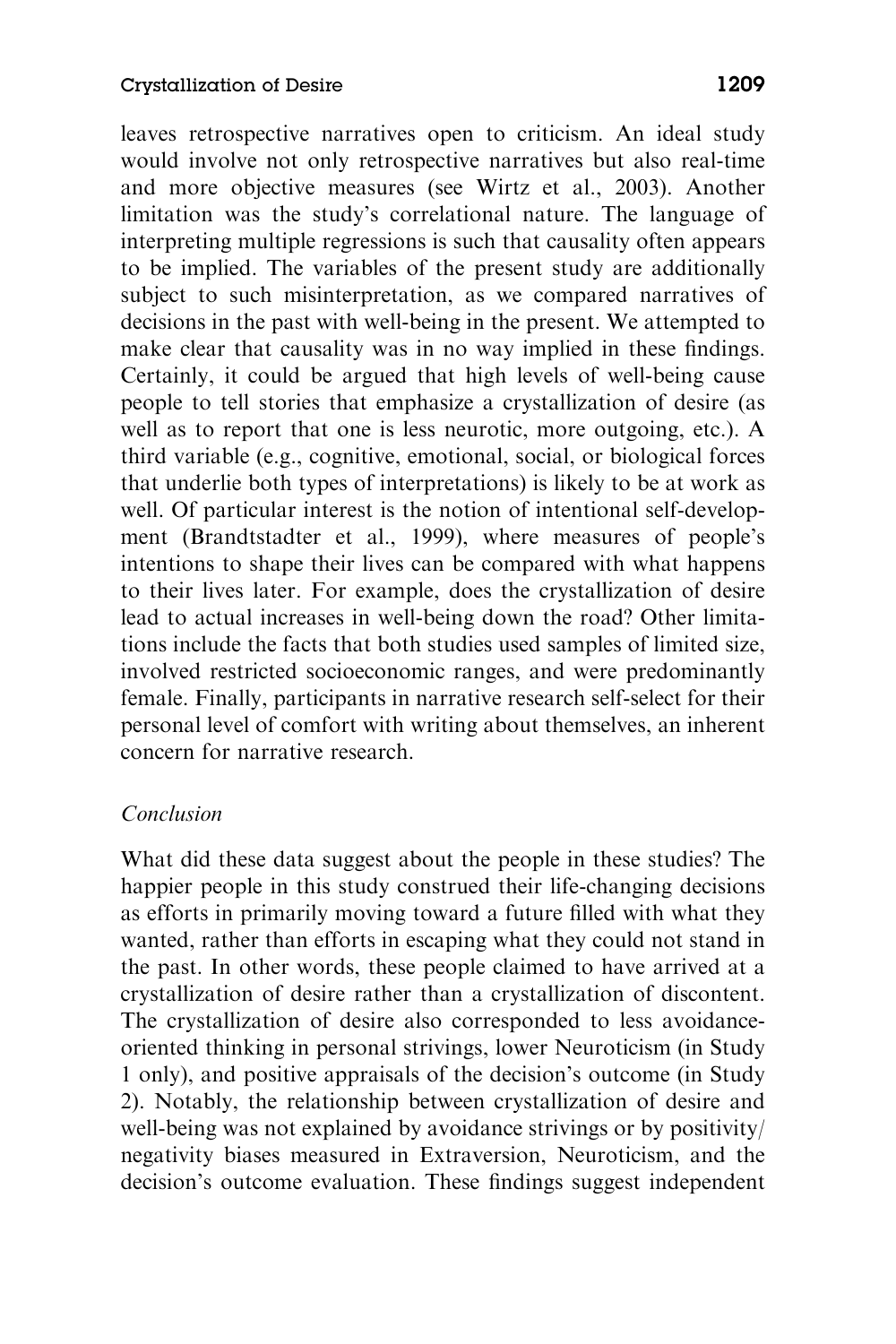and unique roles that life-changing decisions and narratives play for personality, well-being, and positive personal development.

#### REFERENCES

- Amirkhan, J. H., Risinger, R. T., & Swickert, R. J. (1995). Extraversion: A ''hidden'' personality factor in coping? Journal of Personality, 63, 189–212.
- Baron, R. M., & Kenny, D. A. (1986). The moderator—mediator variable distinction in social psychological research: Conceptual, strategic, and statistical considerations. Journal of Personality and Social Psychology, 51, 1173–1182.
- Bauer, J. J., & Bonanno, G. A. (2001a). Doing and being well (for the most part): Adaptive patterns of narrative self-evaluation during bereavement. Journal of Personality,  $69, 451-482$ .
- Bauer, J. J., & Bonanno, G. A. (2001b). I can, I do, I am: The narrative differentiation of self-efficacy and other self-evaluations while adapting to bereavement. Journal of Research in Personality, 35, 424-448.
- Bauer, J. J., & McAdams, D. P. (2004a). Growth goals, maturity, and well-being. Developmental Psychology, 40, 114–127.
- Bauer, J. J., & McAdams, D. P. (2004b). Personal growth in adults' stories of life transitions. Journal of Personality, 72, 573–602.
- Bauer, J. J., McAdams, D. P., & Sakaeda, A. R. (2005). Interpreting the good life: Growth memories in the lives of mature, happy people. Journal of Personality and Social Psychology, 88, 203–217.
- Baumeister, R. F. (1991). Meanings of life. New York: Guilford Press.
- Baumeister, R. F. (1994). The crystallization of discontent in the process of major life changes. In T. F. Heatherton & J. L. Weinberger (Eds.), Can personality change? (pp. 281–297). Washington, DC: American Psychological Association.
- Baumeister, R. F., Bratslavsky, E., Finkenauer, C., & Vohs, K. D. (2001). Bad is stronger than good. Review of General Psychology, 5, 323–370.
- Berzonsky, M. D., & Ferrari, J. R. (1996). Identity orientation and decisional strategies. Personality and Individual Differences, 20, 597–606.
- Brandtstadter, J., Wentura, D., & Rothermund, K. (1999). Intentional selfdevelopment through adulthood and later life: Tenacious pursuit and flexible adjustment of goals. In J. Brandtstadter & R. M. Lerner (Eds.), Action and selfdevelopment: Theory and research through the life span (pp. 37–66). Thousand Oaks, CA:Sage.
- Calhoun, L. G., & Tedeschi, R. G. (2001). Posttraumatic growth: The positive lessons of loss. In R. A. Neimeyer (Ed.), Meaning reconstruction and the experience of loss (pp. 157–172). Washington, DC: American Psychological Association.
- Carver, C. S., & Scheier, M. F. (1999). Themes and issues in the self-regulation of behavior. In R. S. Wyer Jr. (Ed.), Perspectives on behavioral self-regulation (pp. 1–105). Mahwah, NJ: Lawrence Erlbaum Associates.
- Diener, E., Emmons, R. A., Larson, R. J., & Griffen, S. (1985). The satisfaction with life scale. Journal of Personality Assessment, 49, 71-75.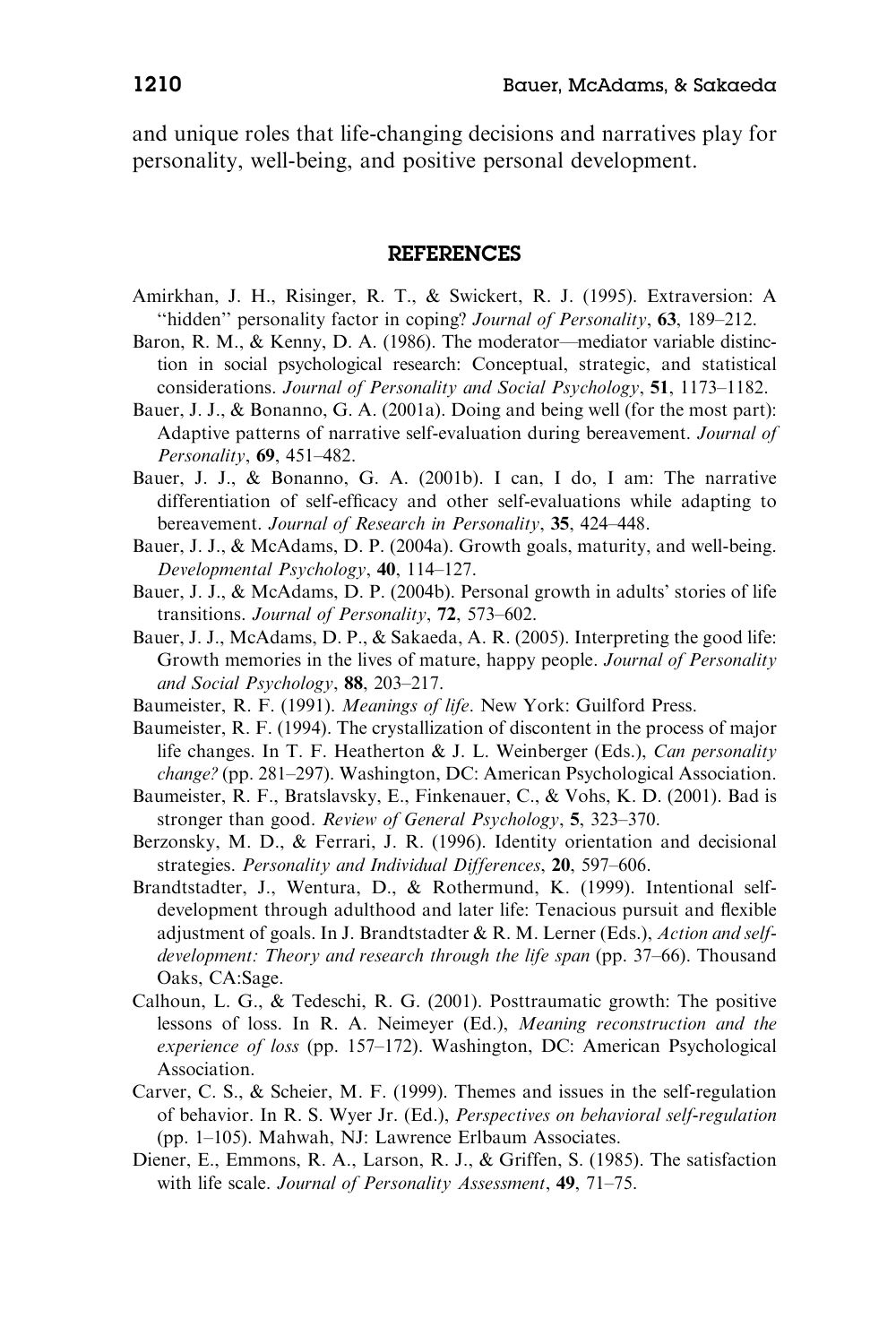- Elliot, A. J., & Harackiewicz, J. M. (1996). Approach and avoidance achievement goals and intrinsic motivation: A mediational analysis. Journal of Personality and Social Psychology, 70, 461–475.
- Elliot, A. J., & Sheldon, K. M. (1997). Avoidance achievement motivation: A personal goals analysis. Journal of Personality and Social Psychology, 73, 171–185.
- Elliot, A. J., & Sheldon, K. M. (1998). Avoidance personal goals and the personality-illness relationship. Journal of Personality and Social Psychology, 75, 1282–1299.
- Elliot, A. J., Sheldon, K. M., & Church, M. A. (1997). Avoidance personal goals and subjective well-being. Personality and Social Psychology Bulletin, 23, 915–927.
- Emmons, R. A. (1986). Personal strivings: An approach to personality and subjective well-being. Journal of Personality and Social Psychology, 51, 1058–1068.
- Emmons, R. A., & King, L. A. (1988). Conflict among personal strivings: Immediate and long-term implications for psychological and physical wellbeing. Journal of Personality and Social Psychology, 54, 1040-1048.
- Frankl, V. E. (1946/1984). Man's search for meaning. New York: Washington Square Press.
- Fredrickson, B. L. (1998). What good are positive emotions? Review of General Psychology, 2, 300–319.
- Georgesen, J. C., Harris, M. J., Milich, R., & Young, J. (1999). "Just teasing ...": Personality effects on perceptions of life narratives of childhood teasing. Personality and Social Psychology Bulletin, 25, 1254-1267.
- Hart, H. M., McAdams, D. P., Hirsch, B. J., & Bauer, J. J. (2001). Generativity and social involvement among African Americans and White adults. Journal of Research in Personality, 35, 208–230.
- Heatherton, T. F., & Nichols, P. A. (1994). Personal accounts of successful versus failed attempts at life change. Personality and Social Psychology Bulletin, 20, 664–675.
- Holland, J. L. (1973). Making vocational choices: A theory of careers. Englewood Cliffs, NJ: Prentice-Hall.
- Isen, A. (1990). The influence of positive and negative affect on cognitive organization: Some implications for development. In N. L. Stein, B. Leventhal, & T. Trabasso (Eds.), Psychological and biological approaches to emotion. Hillsdale, NJ: Erlbaum.
- John, O. P., & Srivastava, S. (1999). The big five trait taxonomy: History, measurement, and theoretical perspectives. In L. A. Pervin & O. P. John (Eds.), Handbook of personality: Theory and research (2nd ed., pp. 102–138). New York: Guilford.
- Kahneman, D. (2003). A perspective on judgment and choice: Mapping bounded rationality. American Psychologist, 58, 697–720.
- Kasser, T., & Ryan, R. M. (1996). Further examining the American dream: Well-being correlates of intrinsic and extrinsic goals. *Personality and Social* Psychology Bulletin, 22, 281–288.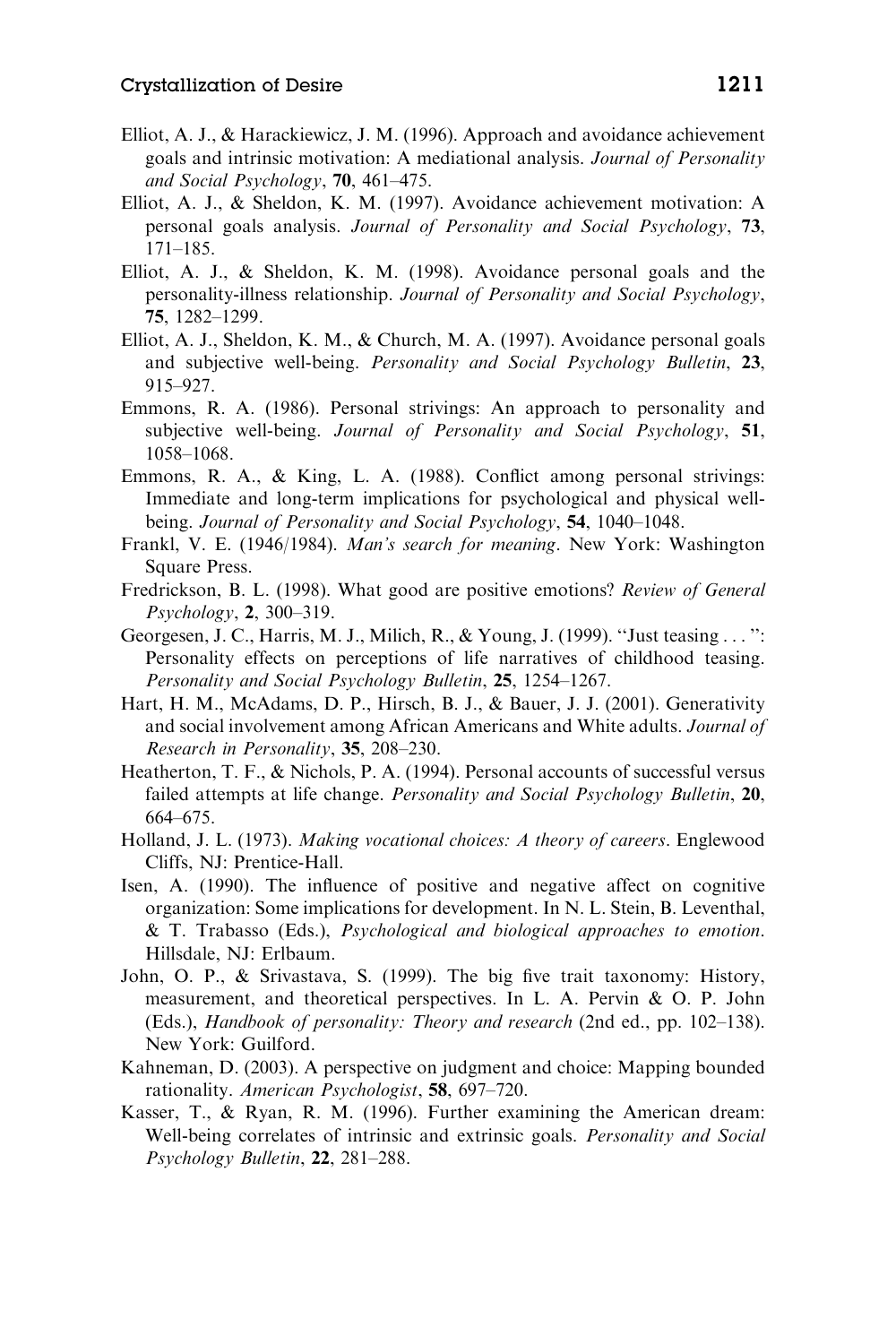- King, L. A., Richards, J. H., & Stemmerich, E. (1998). Daily goals, life goals, and worst fears: Means, ends, and subjective well-being. Journal of Personality, 66, 713–744.
- King, L. A., Scollon, C. K., Ramsey, C., & Williams, T. (2000). Stories of life transition: Subjective well-being and ego development in parents of children with Down Syndrome. Journal of Research in Personality, 34, 509–536.
- Kling, K. C., Ryff, C. D., & Essex, M. J. (1997). Adaptive changes in the selfconcept during a life transition. Personality and Social Psychology Bulletin, 23, 981–990.
- Langer, E. J., & Roth, J. (1975). Heads I win, tails it's chance: The illusion of control as a function of the sequence of outcomes in a purely chance task. Journal of Personality and Social Psychology, 32, 951–955.
- Little, B. R. (1989). Personal projects analysis: Trivial pursuits, magnificent obsessions, and the search for coherence. In D. Buss & N. Cantor (Eds.), Personality psychology: Recent trends and emerging directions. New York: Springer-Verlag.
- Loevinger, J. (1976). Ego development. San Francisco: Jossey-Bass.
- Malle, B. F., & Horowitz, L. M. (1995). The puzzle of negative self-views: An explanation using the schema concept. Journal of Personality and Social Psychology, 68, 470–484.
- McAdams, D. P. (1993). The stories we live by: Personal myths and the making of the self. New York: William Morrow.
- McAdams, D. P. (1995). What do we know when we know a person? Journal of Personality, 63, 365–396.
- McAdams, D. P. (2001). The psychology of life stories. Review of General Psychology, 5, 100–122.
- McAdams, D. P., Anyidoho, N. A., Brown, C., Huang, Y. T., Kaplan, B., & Machado, M. A. (2004). Traits and stories: Links between dispositional and narrative features of personality. Journal of Personality, 72, 761–784.
- McAdams, D. P., Diamond, A., de St. Aubin, E., & Mansfield, E. (1997). Stories of commitment: The psychosocial construction of generative lives. Journal of Personality and Social Psychology, 72, 678–694.
- McAdams, D. P., Reynolds, J., Lewis, M. L., Patten, A., & Bowman, P. T. (2001). When bad things turn good and good things turn bad: Sequences of redemption and contamination in life narrative, and their relation to psychosocial adaptation in midlife adults and in students. Personality and Social Psychology Bulletin, 27, 472–483.
- McCrae, R. R., & Costa, P. T., Jr. (1999). A five-factor theory of personality. In L. A. Pervin & O. P. John (Eds.), Handbook of personality: Theory and research (2nd ed., pp. 139–153). New York: Guilford.
- Moffitt, K. H., & Singer, J. A. (1994). Continuity in the life story: Self-defining memories, affect, and approach/avoidance personal strivings. Journal of Personality,  $62$ ,  $21-43$ .
- Oleski, D., & Subich, L. M. (1996). Congruence and career change in employed adults. Journal of Vocational Behavior, 49, 221–229.
- Phillips, S. D., Pazienza, N. J., & Ferrin, H. H. (1984). Decision-making styles and problem-solving appraisal. Journal of Counseling Psychology, 31, 497–502.